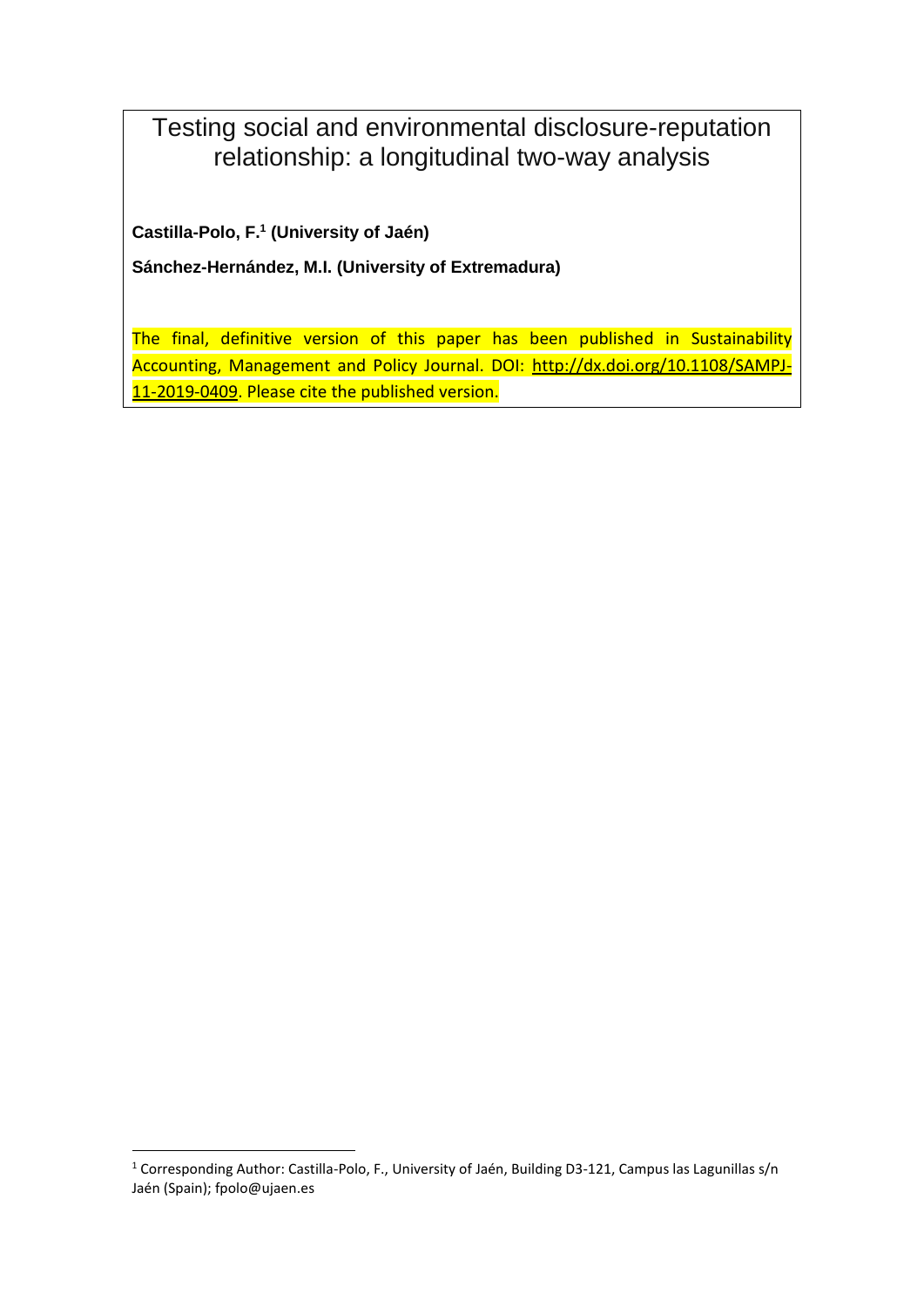### **Abstract:**

Purpose: This paper reviews sustainability reporting understood as any type of social and environmental disclosures (SED) in its relationship with corporate reputation within the most reputed companies in Spain according to MERCO Business Monitor Ranking (2014-2016).

Design/methodology/approach: To shed light on the relationship reputation-SED, two alternative models were tested, thought the use of Structural Equation Model (SEM) and Partial Least Squares (PLS), with longitudinal data.

Findings: Both models supported the hypotheses although the model linking reputation to SED was slightly better, questioning the use of SED by reputation leader companies.

Research limitations/implications: Our paper study the linkage, sign and causality, between reputation and SED by introducing two alternative models. SED and reputation are receiving considerable attention into the business scope, although their relationship is not agreed by previous literature. There are contradictory evidences that lead us to question the sense of this relation.

Practical implications: Our contribution will be of interest to managers in terms of the value of this type of reporting from a strategic point of view. If reputation favours this type of disclosures, these will be issues to be taken into account in order to obtain a better competitive advantage through market differentiation.

Social implications: The results will be of interest for future studies and actions aimed at regulating the improvement of this type of reporting in the hands of academics and practitioners but also investors and regulators.

Originality/value: This study is an advance in the description of the SED-reputation relationship and contributes to this new line of research with new insights. Another contribution is the way to understand sustainability reporting. This paper analyses SED from the twofold point of view of the quantity of information and, the existing references about its quality, and adding the lag effect between both variables.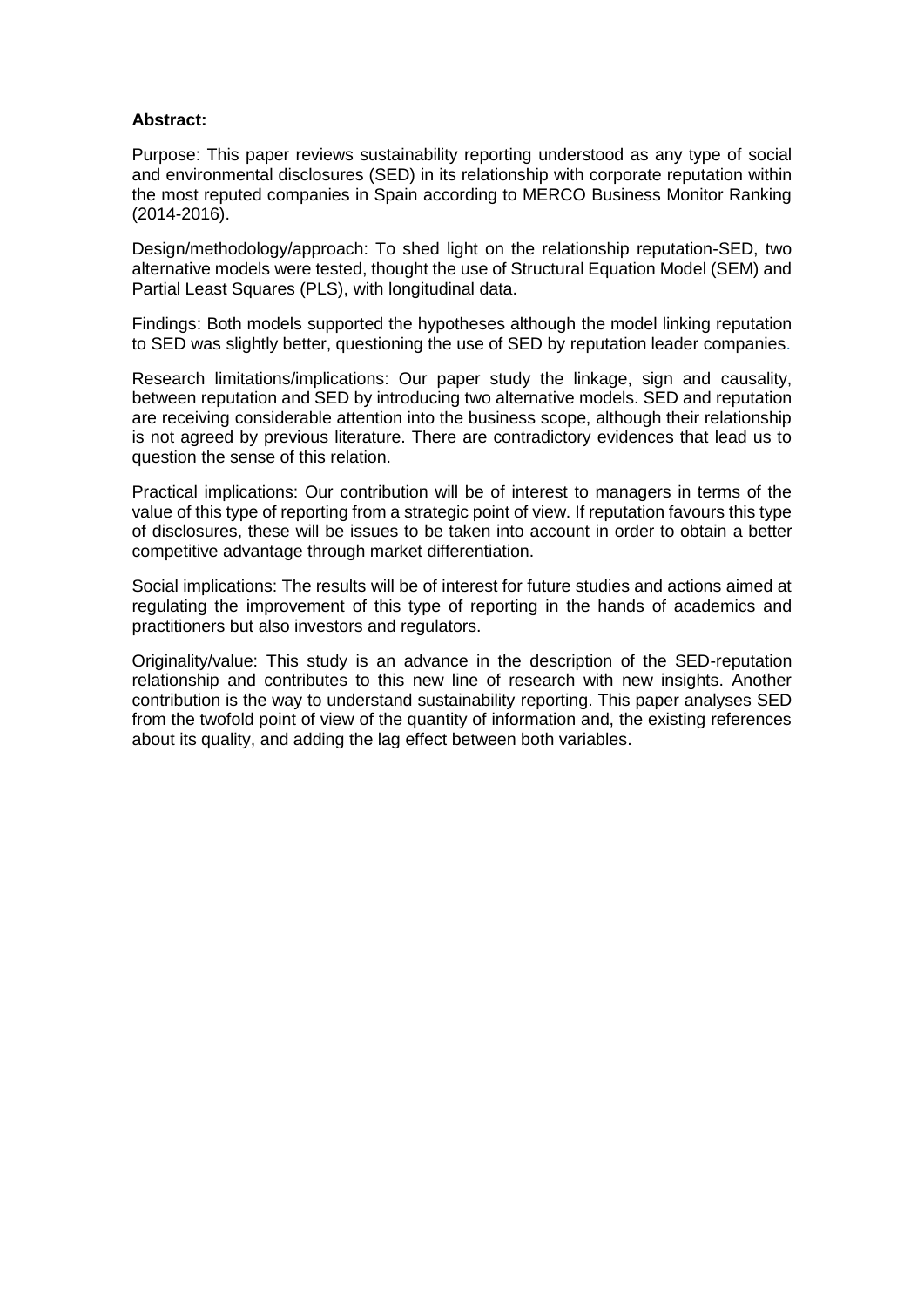## **1. INTRODUCTION**

Nowadays, the importance of corporate reputation and its management is unquestionable. The prediction of Fombrun and Shanley (1990:233) is still fully valid if possible "firms compete for reputational status". Companies are concerned about building a good reputation through so-called Reputation Management by understanding it as responsible for a set of potential advantages, among them a formula for a better corporate performance (Reputation Institute, 2019).

By other way, an important body of study within reputation literature focuses on the relationship between reputation and voluntary disclosure policy. It is discussed by researchers in this field that a relevant, comprehensive and timely non-financial disclosure policy could have the ultimate effect of enhancing corporate reputation. It can be considered as a non-financial predictor of reputation under the Fombrun and Shanley (1990)'s terminology. Specifically, the relationship focuses on social reporting, i.e., socalled social and environmental disclosures (SED<sup>2</sup>). However, problems of causality arise in this SED-reputation relationship, so the results seem to admit that reputation drives disclosure while disclosure affects reputation. That is, reputation can be a nonfinancial predictor of SED. Brammer and Pavellin (2006, 2008) raise this question as still open and Brooks and Oikonomou (2018) confirm such evidence in a recent literature review paper as well as the effect of delay between such surveys and their effect on reputation (Armitage and Marston, 2006). Longitudinal studies are therefore required to solve such problems.

Our study starts from the contradictory results in the SED-reputation relationship trying to advance it through the incorporation of two aspects that have not been taken into account in a combined way and that we consider fundamental in their explanation. Firstly, we introduce the quality of sustainability reporting as well as its quantity in our methodological design. Because revealing with quality is not the same as revealing with quality, incorporating both dimensions into a unique measure provides a more accurate view of the first study variable, SED. In the same vein, Beretta and Bozzolan (2004:266) contended "the quantity of disclosure is not a satisfactory proxy for the quality of disclosure". Second, we propose to incorporate the delayed effects of disclosure on reputation as well as the other way around. That is, the effects of reputation as a way to encourage future SED or vice versa. Previous studies have studied the existing relationship between both variables without taking into account that the decision to disclose, in one case, or that the better corporate reputation, in another case, would make sense later, never taking both variables in the same period. De la Fuente and Quevedo (2003:161) refer to the "lag with which reputation affects value creation and vice versa". Also Fombrum (1996) warned that a long-term horizon is necessary in the study of reputation. Its character as an intangible asset explains the foregoing.

In addition, the difficulty of measuring corporate reputation (as the main intangible asset) leads us to justify the role of different reputation rankings as multidimensional, multistakeholders and dynamics measures (generally every calendar year). Among them, we must highlight the Fortune ranking, at an international level, which since its inception continues to be the most used, the ranking prepared by the Reputation Institute, the Global RepTrak® 100, as well as the growing boom of the MERCO Corporate Reputation Monitor for the Spanish and the Iberoamerican scope.

With this background, our paper study the linkage, sign and sense of direction, between reputation and SED by introducing two alternative models: Model A in which SED causes corporate reputation and Model B where corporate reputation is the cause of SED. That

 $\overline{\phantom{a}}$ 

<sup>&</sup>lt;sup>2</sup> Also Corporate Social Responsibility Disclosures (CSRD) or sustainability reporting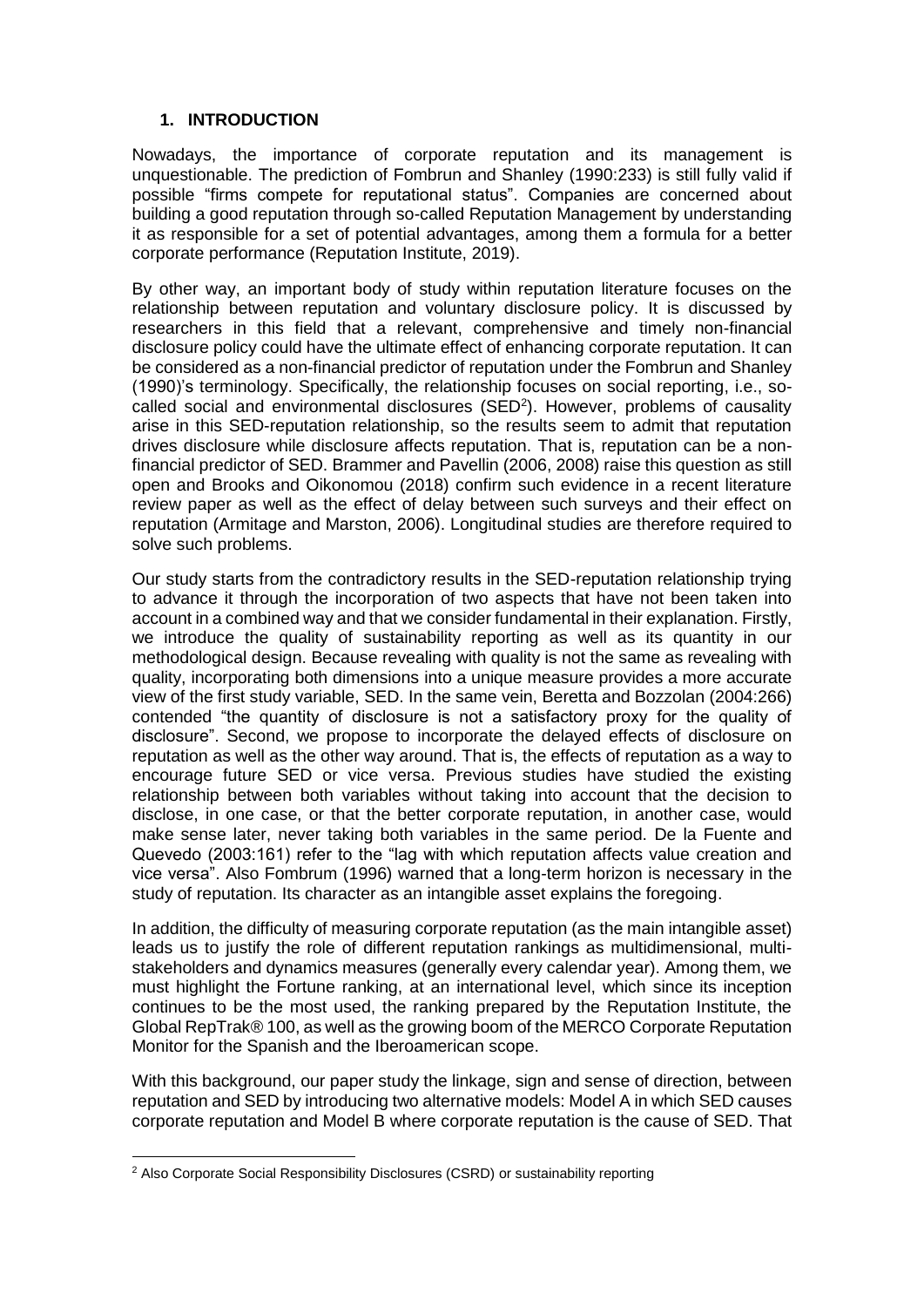is a novelty with respect to previous studies concerned exclusively with corroborating the sense of this relationship. After reviewing the reduced number of papers involved in studying SED-reputation causality, Castilla and Ruiz (2019) conclude that most of them justify that reputation is positively associated with higher levels of disclosure but it is unclear the sense of this relationship. For authors such as De la Cuesta and Valor (2011), Costa et al. (2014), Luna and Fernández (2010), Michelon (2011) and Dyduch and Krasodomska (2017) reputation favours SED. In an opposite way, other researchers have raised that SED improve reputation (Axjonow 2018, Pérez and García-De los Salmones 2015; Baraibar-Diez and Luna 2018). That is, there is a positive relationship between these variables, regardless of their role as cause or consequence, respectively. This justifies the incorporation of Model A and Model B.

In addition, both models are tested in Spanish reputation leaders included in the MERCO Corporate Reputation Business Monitor (MERCO ranking hereinafter) from 2014 to 2016. Our study covers an important research gap because our target population has not been covered until date. Mainly large listed companies have captured the attention of empirical research in this topic.

Another contribution is the way to understand sustainability reporting. This paper analyses SED from the twofold point of view of the quantity of information and, the existing references about its quality. While SED empirical literature is considerable from a quantitative point of view, it does not reach very high levels of information about the quality of disclosure. Among authors concerned with quantitative SED analysis, research objectives have focused on the nature and frequency of these disclosures, their patterns and trends, and the relationships between them and certain structural variables including size, industry and profitability, as examples. However, some researchers highlighted the need for further research in terms of SED quality. In that sense, some authors analyze their relevance and reliability as fundamental requirements to conclude about their presence. On other occasions, quality is associated with the data and details offered for items included in SED, the more breakdowns and detail the higher the quality. In general, the vast majority of authors consider that quality tends to be deficient (De Villiers and Van Staden, 2006). What is obvious, following Toms (2002:264) "that the volume of disclosure alone is not in itself a sufficient condition for the creation of reputation",

In summary, this study is an advance in identifying not only the sense but also the direction of causality between SED and reputation, taking into account the necessary time delay in the effects that both variables could produce and also the quantitative and qualitative nature of these disclosures, a "new imagining" in Deegan (2017)'s opinion<sup>3</sup>. All the above contributes to this line of research with new insights that will be of interest to the following audiences.

-The results will be of interest for future studies and actions aimed at regulating the improvement of this reporting in the hands of academics and practitioners but also investors and regulators. We must indicate that the accounting regulatory environment is at a time of concern about non-financial information that companies are voluntarily disclosing. We find ourselves for this reason in a context where the debate about harmonization and the fit of non-financial information is analysed both at the international level and more closely at the European Union (EU) level. At European level, Directive 2014/95/EU of the European Parliament and of the Council (October 22, 2014) has already made necessary to standardize the way of reporting on social and ethical aspects for companies with more than 500 employees by making such content

 $\overline{\phantom{a}}$ 

 $3$  See "New imaginings" by Deegan (2017:71) understood as "works where authors suggest new (different) ways of accounting for social and environmental issues".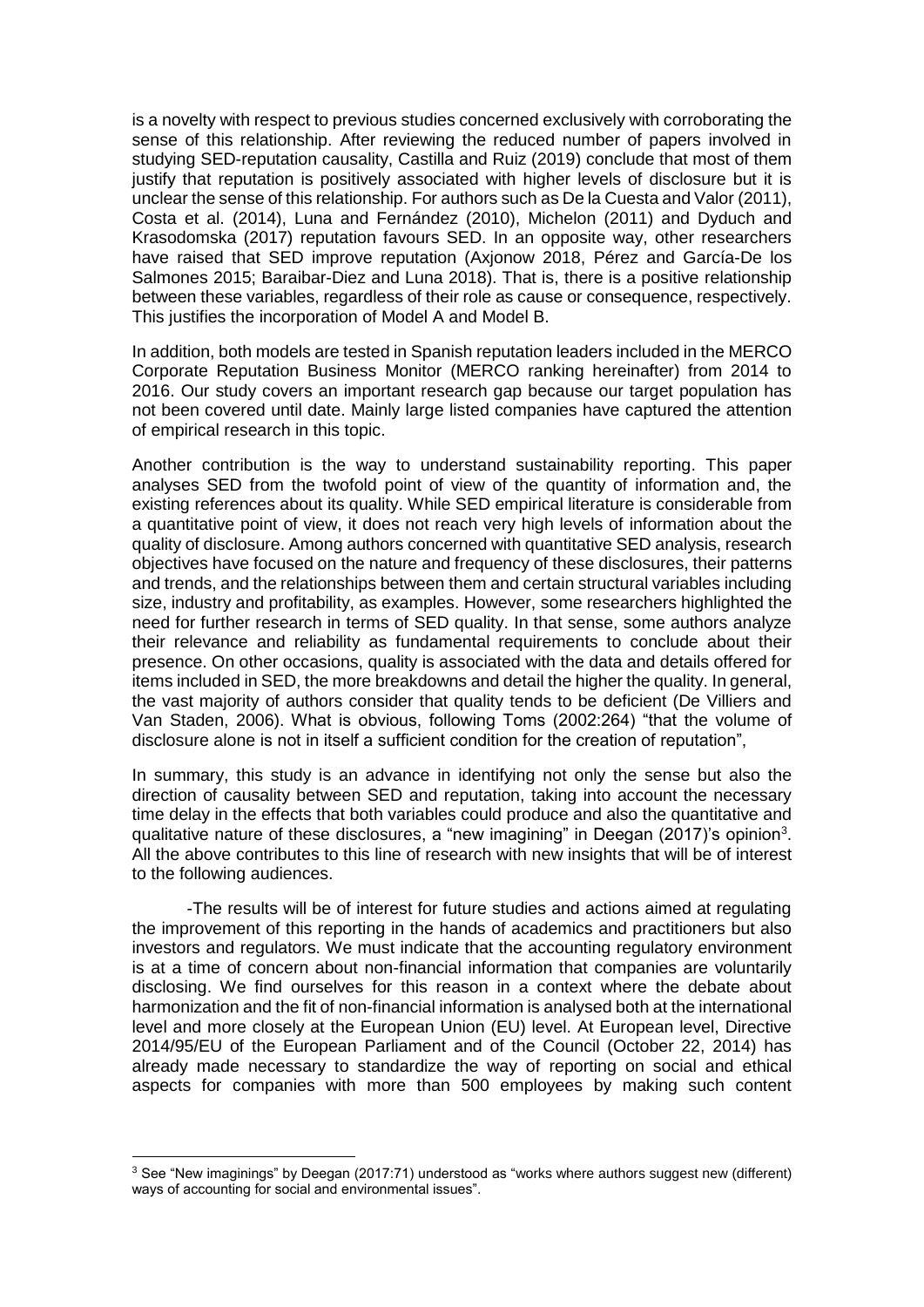mandatory. Therefore, the expected results may favour the preparation of future regulations in this field.

-Our contribution will also be of interest to managers in terms of the value of this type of reporting from a strategic point of view. We agree with García-Sánchez et al. (2018) when the state that corporate reporting is costly and time-consuming activity for the companies and the need for manager to ensure its utility for stakeholders. In fact, corporate reputation is changing the role of communicator's managers. If reputation favours or conditions this type of disclosure, these will be issues to be taken into account in order to obtain a better competitive advantage through market differentiation.

The structure of this paper is described below. This introductory section is followed by Section 2, dedicated to a review of the most relevant literature on SED-reputation relationship (its sense and its causality). Next, the methodological design is presented in Section 3. A fourth section is devoted to the main results obtained. Section 5 will discuss the main implications of our evidences over previous studies on this topic. Finally, the main conclusions drawn from our research, limitations and future lines of research are given in Section 6.

## **2. STATE OF THE ART AND RESEARCH FRAMEWORK**

Freeman (2012) pointed out some time ago the need for a new narrative on the current functioning of companies that incorporates their social commitment and correctly informs their stakeholders. Recently, the Reputation Institute (2019:9-10) conclude "more information does not mean better information… The most effective way to inform them will be by developing authentic messages, in a personalized format, for each unique stakeholder group". That is, the quality is as the same level than the quantity.

Among the different types of voluntary disclosures, those of a social and environmental nature, the so-called SED have a priority place. While it is true that the disclosure of environmental performance has been treated in the early stages to justify "the visibility of companies", in recent years and following Qiu et al. (2016) social reporting in an extended way even offers results that are more conclusive. According to these authors, there is a relationship between social disclosures and the price of a company's shares, where the increase in the company's reputation would result in different economic benefits including a higher market price (shares). In the same way, Brooks and Oikonomou (2018) concluded that the potential benefits associated with the disclosure of sustainability ranging from improving transparency, enhancing reputation and brand value, motivation of employees up to the support of the internal control processes of the firm. Above all, the improvement of reputation and corporate image stands out as the most relevant (Friedman and Miles 2001; Armitage and Marston 2008; Unerman 2008). In fact, Gray et al. (1988:8-9) consider reputation as one of the three themes in the middle ground of SR in the following terms "who assume that the purpose of CSR is to enhance corporate image…". Also for Cooper and Owen (2007:649) reputation "appears to provide a primary motivating factor for companies going down the SR path".

Likewise, corporate reputation and its management is an unquestionable task for companies. Herremans et al. (1993) already warned some time ago about the importance of a social reputation for companies and a better stock market returns and lower risk. According to Robinson et al. (2011), a firm's reputation for being committed to sustainability is an intangible resource that can increase the value of a firm's expected cash flows and/or reduce the variability of them. Also Costa et al. (2014) find that the information on sustainability is relevant for investors. Specifically, they have found that the net income of firms with reputation for sustainability has a higher valuation by the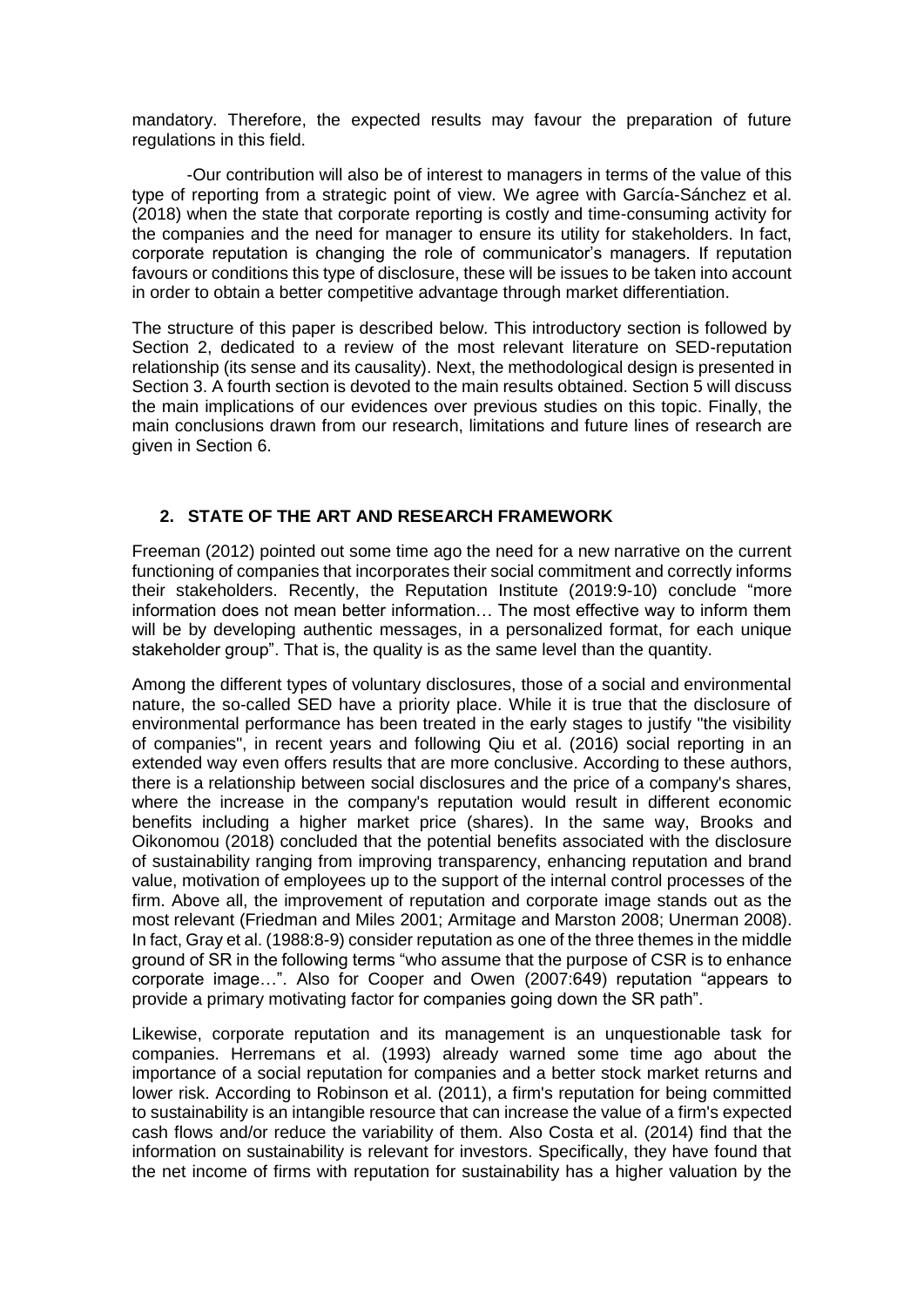market when they compared to firms without this reputation (measured by the inclusion on the DJSI). It is for this reason that Friedman and Miles (2001:523) stated that "reputational risk, and hence how to manage environmental, ethical and social reputations, is on the core corporate governance agenda", a question which is fully valid today.

There are no exact formulas on how to improve and/or create corporate reputation by understanding it as a collective perception of different stakeholders (Castilla and Ruiz, 2019). The most that has been achieved is to identify behaviours with which their improvement seems to be linked. Among them, non-financial reporting stands out as a tool to manage reputation from the managerial point of view. However, defining SED and reputation's relationship has been a question unachieved and it involves answering two main questions: the characterization of the sing of the relationship (positive or negative) and the sense of causality (front and/or back). The academic contributions to clarify these points are so complex that even some authors use reputation rankings as a measure of SR (Galant and Cadez, 2017:680) "due to the lack of consensus and complexity of the concept (SR)".

On the one hand, there are a significant number of studies where SED are considered drivers of corporate reputation. It is justified that under a social disclosure strategy, companies will benefit from greater legitimacy and better relations with their stakeholders. In fact, from a normative point of view, Stakeholder Theory and Legitimacy Theory have been the most used in an individual way, but also combining them into the explanation given by researchers. That is, that SED would be a predictor of corporate reputation. In addition, more recently, some studies have focus on the inverse role, SED as a consequence. From this point of view, companies will use their reputation to justify the degree with which they perform SED. In this way, the level of reputation will be an incentive to make social and environmental disclosures, using SED as a way to maintain its reputation level achieved. Dienes et al. (2016) found that one driver of sustainability reporting is the visibility of the company, which indirectly justifies the reduced role of small companies in this type of disclosure (a demanded future line of research). See table 1 for an overall vision of empirical papers dealing with this relationship.

### **INSERT TABLE 1**

Our study proposes to test both questions: sign and causality of the SED-reputation relationship, with the implementation of a double conceptual model: Model A and Model B although comparatively the number of studies of the first option is higher being the major stream.

As a key point, SED is defined as a construct composed of two dimensions: quantity and quality, as theoretically researched in a previous study (Castilla and Ruiz, 2018). Recent regulatory developments suggest that the future of non-financial reporting, where SED is included as a priority item, must comply with the following fundamental principles: meaningful, faithful, balanced and comprehensible, complete, strategic and prospective information, aimed at interested parties, coherent and systematic (European Commission, 2017). Sincerity, transparency and consistency are the trinomial proposed by Halderen and Riel (2006) to develop a communication strategy that has impact on corporate reputation. All of the above leads us to justify that SED, within the framework of non-financial information, must meet two requirements that encompass all the recommendations outlined: provide sufficient information (quantity) and with sufficient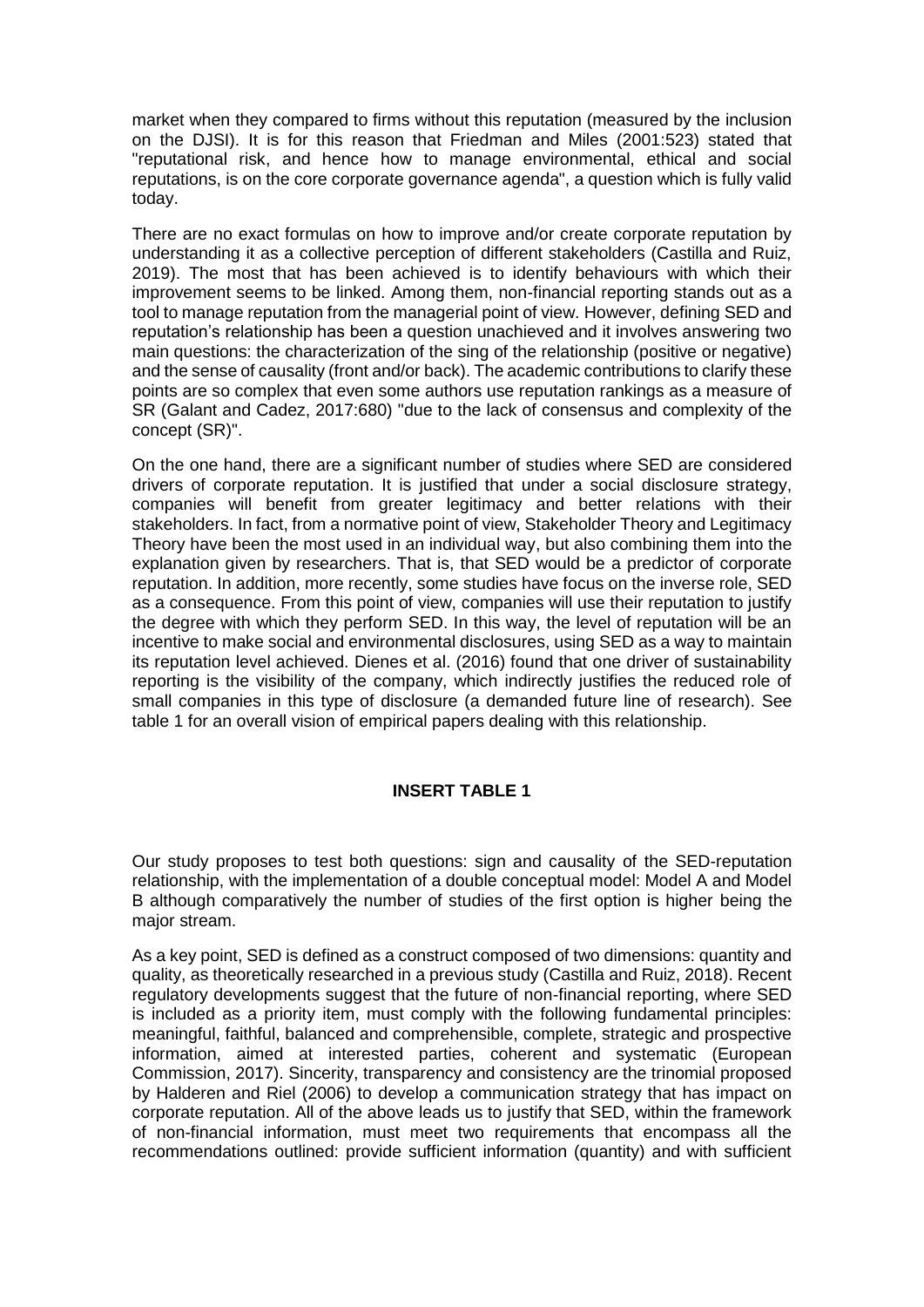guarantees (quality). It is for this reason that in our hypotheses development, both dimensions will be taken into account in an individual way.

With regard to the problem of causality, causes or drivers and consequences of corporate reputation has been an issue from different perspectives, something that constitutes a contemporary research gap, as Money et al. (2017) stated. In this line, after a review of the literature from the past decade these authors propose a framework for future researchers in which both perspectives were integrated in a Causes-Consequences Model for Reputation. This conceptual idea has been taken into account in our methodological design. We understand that the SED can be both, the cause and the consequence of corporate reputation, hence the double perspective with which we approach the analysis of their relationship: SED-reputation or reputation-SED, being this another highlight note of our study because to date we have not found any paper or research that combines both possibilities in a single empirical analysis.

We now come to justify the development of hypotheses of the conceptual models we propose.

## **2.1. SED-Reputation hypotheses**

**.** 

Researchers' efforts have been devoted to put into value SED. However, for Moura-Leite and Padgett (2014) little is known about de impact that social actions have on reputation. As one of the most relevant contents into non-financial information, SED are considered as responsible of the increase/creation of a better reputation between companies, that is, as drivers of reputation. In a seminal paper, Kurucz et al. (2008:90) consider reputation and legitimacy as one of the four business cases for  $SR<sup>4</sup>$  including the following frames: licence to operate, social impact hypothesis, cause-related marketing, and socially responsible investing. All this competitive advantages are derived from sustainability reporting.

Many recent and relevant studies have found a direct and positive relationship between SED and reputation. For instance, Casimiro and Coelho (2016) propose a model of drivers and consequences for cooperative reputation where communication is a driver that justifies its value as a way to engage stakeholders. Costa et al. (2014) provide evidence that sustainability reporting is a way used by the companies to signal their reputation to stakeholders improving the market value at the same time. A question corroborated in shopping center by Sardinha et al. (2011) who found a positive evolution of social reporting practices in improving reputation. Also Bayoud et al. (2012) found a positive relationship between SED and organizational performance in terms of financial performance and corporate reputation but it is not corroborated in terms of employee commitment. Cho et al. (2012), for the case of environmental reporting, find that SED is positively related to the environmental reputation and the inclusion and permanence of companies in the Dow Jones Sustainability Index (DJSI) In the same line, Aldaz et al. (2015) also conclude about the role of anti-corruption information to improve corporate reputation. Other authors such as Mahoney et al. (2013) find that SED create value through reputation, in fact companies that produce stand-alone reports generally have higher SR scores, and decide using them to improve their image (green washing instead signaling). Acknowledging the power of stakeholders, Moura-Leite and Padgett (2014) state that different stakeholder groups affect the SED-reputation relationship. Institutional stakeholders are more responsible than technical for corporate reputation. Axjonow et al. (2018) found that stand-alone SR reports do not influence to corporate reputation among non-professional stakeholders being the opposite for professional

<sup>4</sup> Cost and risk reduction, competitive advantage, reputation and legitimacy, and synergistic value creation.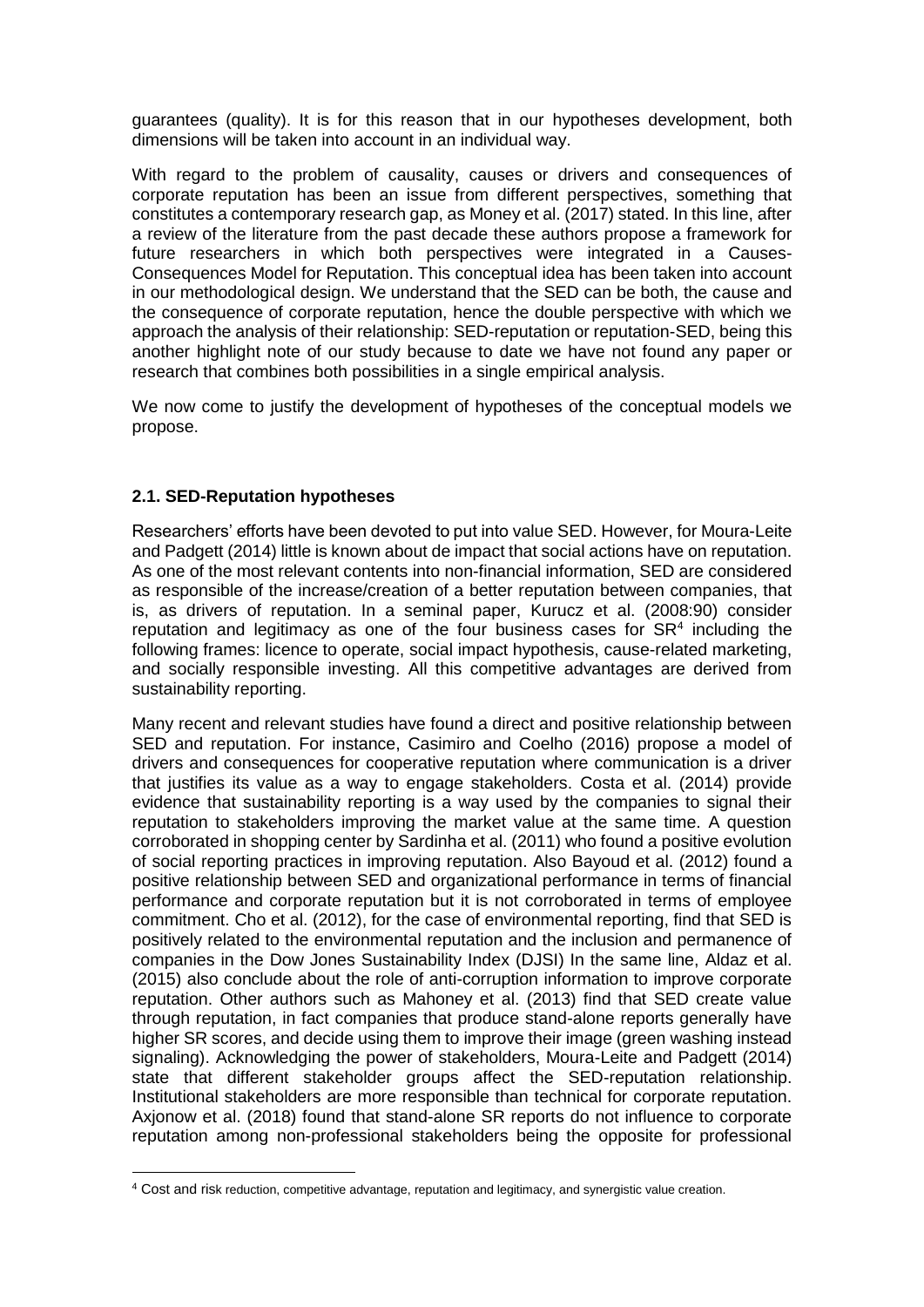stakeholders. Focused on consumers, and derived from the SR's potential for the creation of intangible assets, Saeidi et al. (2015) found that better reputation and others competitive advantages are obtained via consumer satisfaction after engaging SR by companies. Recently, Arora and Lodhia (2016) showed the BP case to explore how SED are used to manage corporate reputation. In their conclusions, it was observed an increase of the information provided by the company to justify how to amend the environmental disaster.

However, as Toms (2002:264) states, "the volume of disclosure alone is not in itself a sufficient condition for the creation of reputation". At this respect, Michelon et al. (2015:61) found in 112 UK companies the absence of association between SED and its quality, concluding that this is explained by the concerns of companies to use SED "as a tool to manage image, rather than to substantive improvement in the accountability process ". In this sense, Toms (2002) included quality signalling it as the way to test the relationship between disclosures of environmental policies in annual reports and the creation of environmental reputation. These results validated to positive sense for this relationship for a sample of UK companies. At the Spanish level, Odriozola and Baraibar-Diez (2017) confirm that the quality of the sustainability reports increases the probability of a better reputation, understanding that the former will follow some standard and that information will be verified. Also, Pérez et al. (2017) found that the reporting-reputation link depends on the intensity of reporting to specific stakeholders, that is, it is not enough to disclose a lot of information but that stakeholders should be valued for their power, legitimacy and urgency. For Baraibar-Diez and Luna (2018) it is a specific type of nonfinancial information and the companies should reach their stakeholders adapting their communication to relevant, understandable and timely social information.

By these reasons, the following hypotheses are considered into a **Model A** in which SED are the causes of a better corporate reputation:

H1a: SED Quality has a direct, positive and significant impact on reputation.

H2a: SED Quantity has a direct, positive and significant impact on reputation.

### **2.2. Reputation-SED hypotheses**

As we have commented, causality problems are also raised in this SED-reputation relationship, so the results seem to admit that reputation leads to disclose at the same time that disclose affects reputation. According to Michelon (2001) it is necessary to analyze the role played by reputation as a determinant of sustainability disclosure. This is for Brammer and Pavellin (2006, 2008) a still open question that Brooks and Oikonomou (2018) also stated in a recent literature review paper.

A first hypothesis that we consider is to analyze if the companies that have better reputation disclose more social information. Bebbington et al. (2008:354) propose a case study, Shell, in which the role of reputation risk management in order to explain SED is corroborated in a positive way. In the opinion of these authors, while the relation SEDreputation is plausible "what is less clear is if (and if so, how) the link between reputation risk management and CSR reporting is operationalized". According to Neville et al. (2005:1191) corporate reputation was directly related to SR, in fact, "reputation has received increased attention by scholar as an important construct for the study of CSR". For Kansal et al. (2014:220) non-financial variables and social reputation also determine the communication of social efforts. Among its arguments, they justify that high-reputed companies "need to make disclosures to assure the public of their continuous provision of socially desirable ends and they are not deviating from the high standards established in the past". Michelon (2011) carries out other well-known study in this topic. She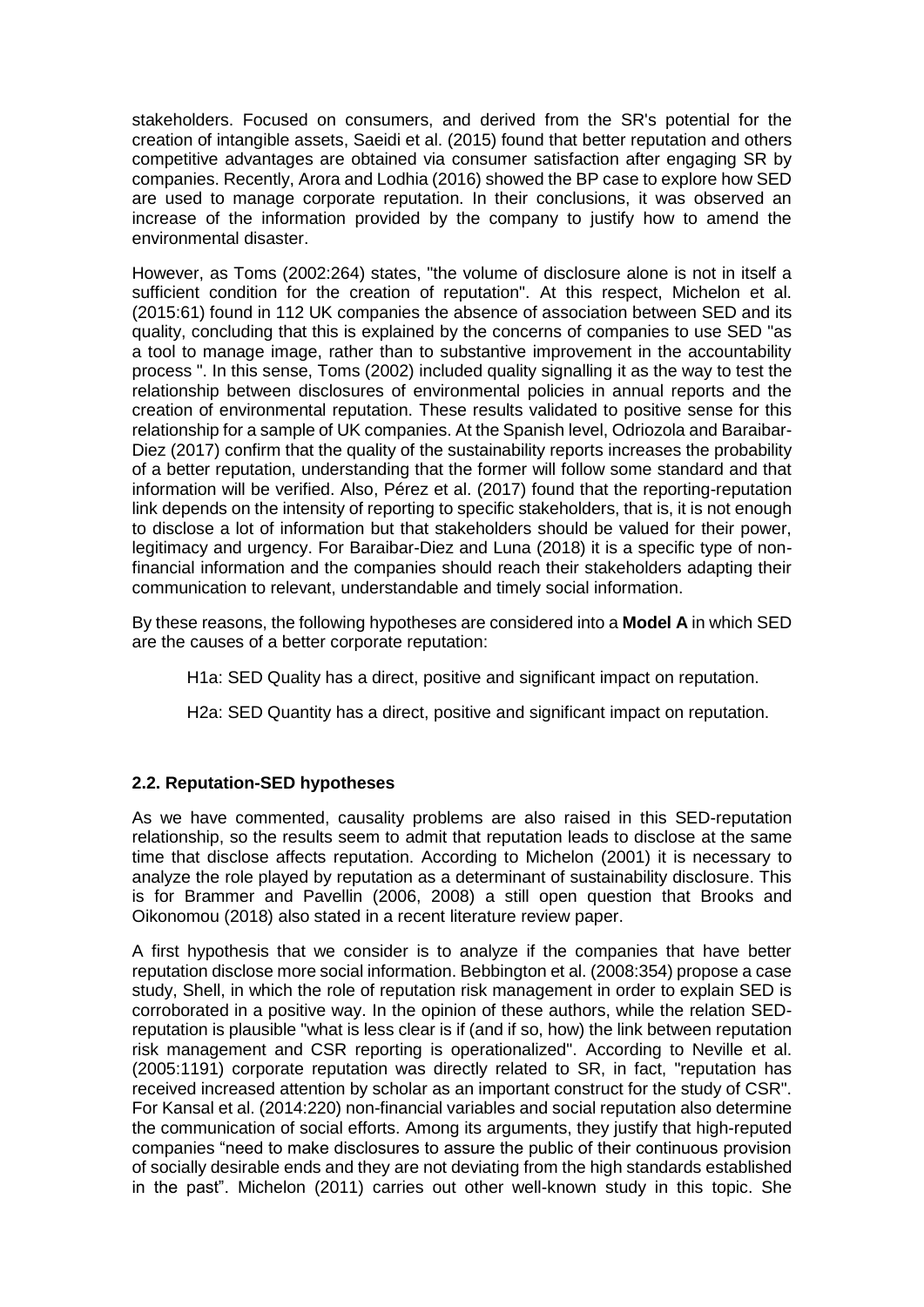considers that corporate reputation is a determinant of sustainability disclosures in an empirical study on companies selected from the DJSI and others from a control group. Her results show that sustainability disclosures are driven by reputation in terms of engagement to stakeholders and by the average visibility of the company. However, it is surprising that among its findings the disclosure of sustainability is not supported by the relationship with financial performance. In a Spanish context, Luna and Fernández (2010) found that the social reporting policy is significantly related to the visibility factor, measured by the company's size or reputation.

Rather less developed is the study of the role of corporate reputation as driver of the SED but introducing quality as a consideration. One example is carried out by Dyduch and Krasodomska (2017) confirming the hypothesis as only the belonging of the company to Respect Index Portfolio, as one of the two variables used to measure the reputation is verified. These authors consider not only for quantity but also for quality through a scale of 0 to 3 (ranging from 0 no presentation to 3 numerical presentation and narrative of the item). In the case of IBEX 35 Spanish companies, De la Cuesta and Valor (2011) found that those that have a higher level of reputational risk are those that have higher levels of disclosure, but also corporate reputation together with regulation are the main drivers for improving the quality of social, environmental and corporate governance information. In a previous study, these authors proposed that the quality of this information should find 4 criteria: relevance (materiality), comparability, reliability and accessibility (De la Cuesta and Valor, 2004).

All the above justify the creation of our **Model B** and it implies de following hypotheses:

H1b: Reputation has a direct, positive and significant impact on SED Quality

H2b: Reputation has a direct, positive and significant impact on SED Quantity

### **3. RESEARCH DESIGN AND METHOD**

### **3.1 Designing causal models**

The analysis of unobservable, complex variables such as reputation or SED over time as well as related causal relationships requires adequate methods. Research in management is adding sophisticated methods and techniques to approach the reality, to better understand, explain and transform the dynamic of business, and to improve the decision making in the company. That is the case of structural equation modelling (SEM), the method chosen for attending our goal.

SEM is a way to run multiple regressions between latent variables or unobservable variables -according to Rigdon (2012), constructs-, and Partial Least Squares (PLS), a variance-based technique with exploratory and predictive nature that achieves consistency at large (McDonald, 1996). To sum up, SEM-PLS, instead of classical regression analyses, incorporates constructs that are indirectly measured by indicators (Mooi and Sarstedt, 2011).

However, for PLS, the structural model has to be designed as a causal chain where there are no loops. That means that it is not statistically possible to test a SEM-PLS model with one direct and one reverse relationship between the same constructs, at the same time.

As we commented, our research objectives not only try to conclude about if SED improve reputation but also we analyze if any improvement on company reputation will provoke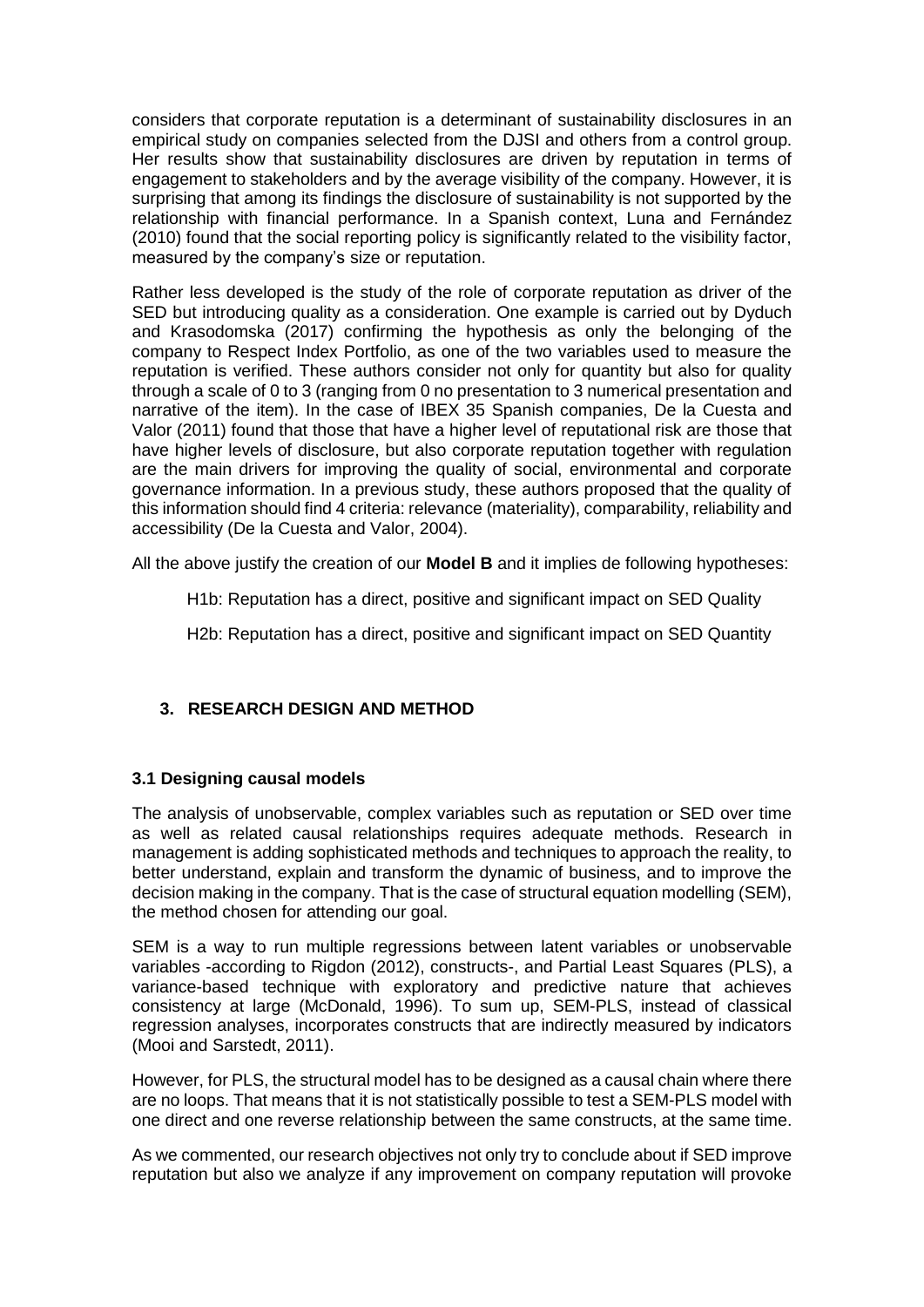more and better disclosure of these types of disclosures. For this reason, we have chosen the SEM-PLS method, called "soft modelling" (Wold, 1980), considering the scarce knowledge and the no existence of a solid theory indicating the stronger relationship, which is first, or antecedent, and which is a consequence. The only possibility to test the best relationship between SED and reputation is designing two independent recursive models (no cycle) and later to compare results. That is what should be shown later.

According to Rigdon et al. (2011) and Rigdon (2012), PLS-SEM is the combination of factor analysis and multiple regression analysis, and it is used to analyse the structural relationship between latent variables or constructs (Hair et al., 2017; Roldán and Sánchez-Franco, 2012). PLS-SEM is a widespread multivariate analysis method that is used to estimate variance-based structural equation models. It has been recognized that PLS-SEM provides much value for causal inquiry in Social Sciences and offers extensive, scalable, and flexible causal-modelling capabilities for exploratory work (Lowry and Gaskin, 2014), as it is the case of our study. In our model, we used a composite-based PLS method, typically thought of as reflective measurement, that is equivalent to the use of correlation weights, which deliver better prediction on out-ofsample data (data not used in estimating model parameters).

After the previous brief review of the SEM background, this study analyses two alternative models with the same set of variables, items and technique but with a different design, trying to discover the best structural model to explain the cause-effect relationship between disclosures and reputation: **Model A** where SED impacts on reputation; and **Model B** where reputation impacts on SED.

Although PLS-SEM has become a quasi-standard statistical method in the Social Sciences (Hair et al., 2011), we have to acknowledge that with its increasing success, the critics lined up (Sarstedt et al., 2014). It is true that the PLS-SEM results usually are to some extent static, in that they usually build on cross-sectional data (Schubring et al., 2016). However, considering and assuming that correlation does not meant necessary causality, we have used longitudinal data for this study in line with recent advances on the field (Roemer, 2016).

SED data for the empirical analysis was collected for three consecutive years, 2014, 2015 and 2016. After gathering all the information related to SED for the three years, we considered the relative years for reputation as it is shown in Figure 1.

### **INSERT FIGURE 1**

#### **3.2 MEASURES**

SED has been assessed according to a double dimension, in line with Castilla and Ruiz (2018): SED Quantity (SEDQuan) and SED Quality (SEDQual). SEDQuan includes all the SED offered by the company into the three formats analyzed (annual reports, sustainability reports and social reports) and the control of their respective extension via pages. Because a company can perform more than one type of format, these reports were not defined as exclusive. In addition, two aspects have been considered in SEDQual: the reliability and the relevance of the information offered. With respect to the first requirement, the use of an SR standard among the most recognized: Global Reporting Initiative, AA1000, Nations Global Pact and Integrated Reporting, as well as the SED assurance in line with previous studies. On the side of relevance, the integration of the SR in the strategy, in the organizational structure through a specific committee as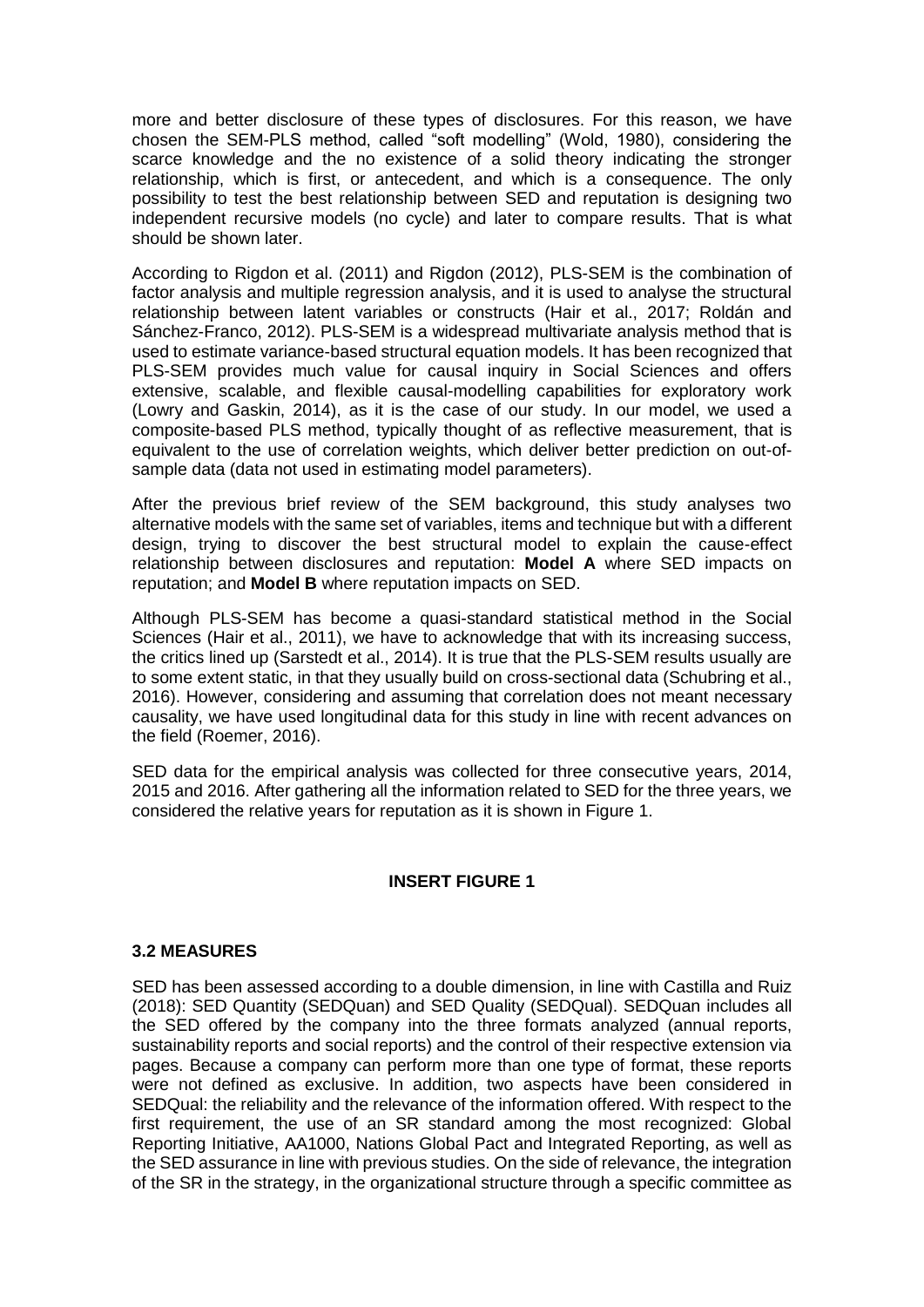well as the presence of awards or recognitions in terms of SR were introduced. Constructs, items and their acronyms are shown in Figure 2 as follows.

# **INSERT FIGURE 2**

To analyse reputation, this study used the Corporate Reputation Business Monitor (MERCO ranking). This ranking offers a multidimensional vision in line with the focus of our research and has been used in previous studies such as those carried out by Fernández and Luna (2007), Pérez et al. (2017) and Baraibar-Diez and Luna (2018).

On the multi-dimensionality side, MERCO ranking includes 7 types of indicators: economic-financial results, quality of the commercial offer, talent, ethics and corporate responsibility, internationalization, innovation and management of corporate reputation (200 indicators in total). On the other hand, the stakeholders involved in its preparation are associated with the following categories: business professors, influencers and social media managers, consumer associations, trade unions, NGOs, government representatives, economic journalists and financial analysts.

## **4. RESULTS**

First, the measurement model was tested. Later, the two structural models were analysed: Model A where SED impacts on reputation; and Model B where reputation impacts on SED. Results are showed as follows.

### **4.1. The measurement models**

According to Chin (1998), a measurement model consists of a set of observed variables (indicators), which serve for respective measurement instrument of the latent variables (constructs). To evaluate the measurement model we started to analyze the individual reliability of the load of each item  $(\lambda)$ . The typical level for the acceptance of an item as part of the construct under evaluation is 0.7 but values under 0.5 could be accepted in exploratory studies (Carmines and Zeller, 1979). According to this rule, SEDQual kept three indicators: AA1000, UNGLOBALP and ASSURANCE. SEDQuan also kept two indicators following the general rule: ANNREP and PGsANNREP.

To test the internal consistency of each construct in the model we calculated Cronbach coefficient alpha and composite reliability. Convergent validity was tested by the average variance extracted (AVE) and it is possible to affirm that constructs share more variance with their indicators than with other constructs of the model. Following Henseler et al. (2018), discriminant validity was tested by the classical Forner-Larcker criterion but also through the heterotrait-monotrait ratio (HTMT), which enables to verify that all the HTMT ratios for each pair of factors are <0.90**.** Table 2 and Table 3 show the results for the measurement model that have been positively considered having into consideration the exploratory nature of the study.

# **INSERT TABLE 2**

# **INSERT TABLE 3**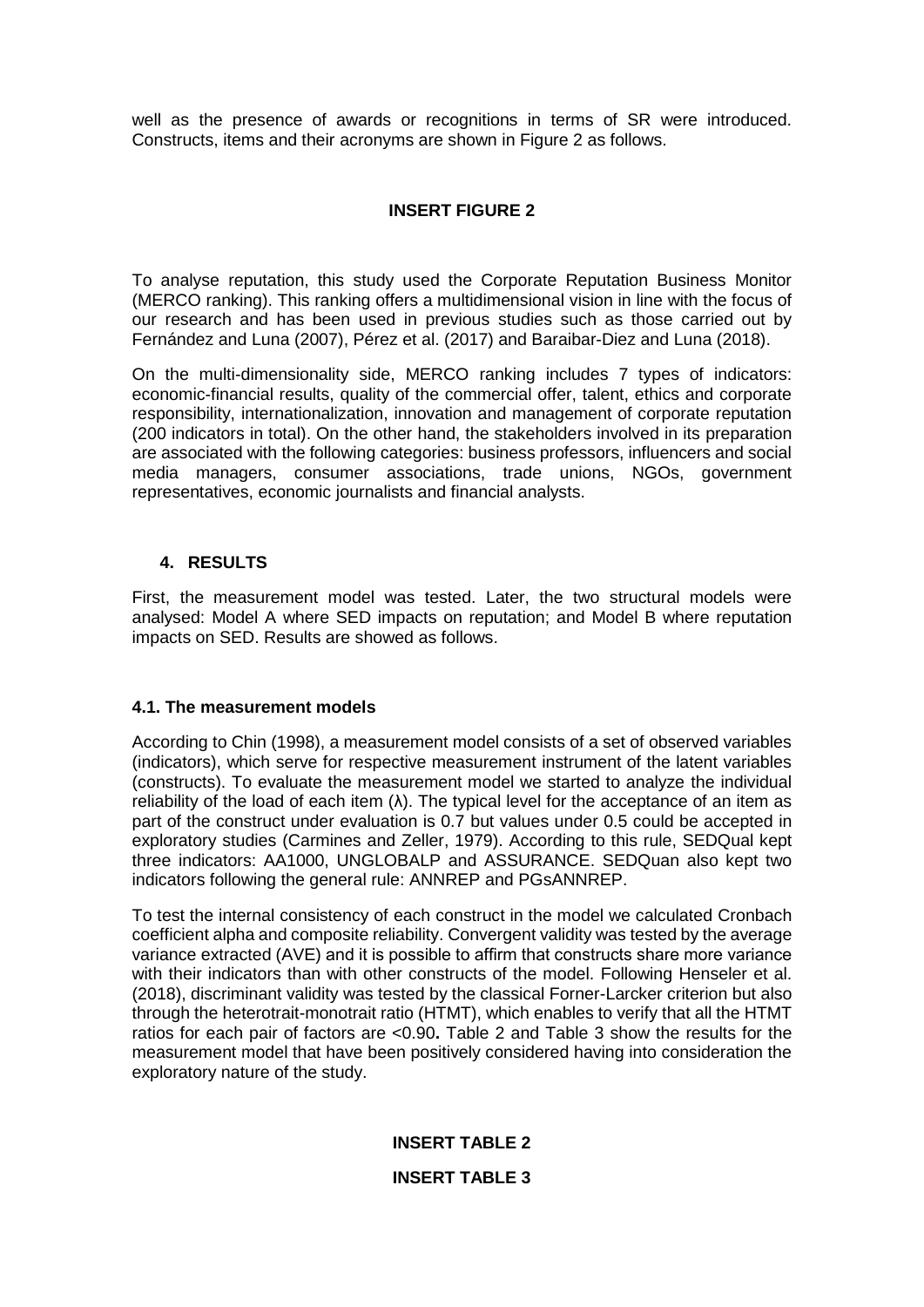### **4.2. The structural models**

The structural models A and B were tested and the statistical significance of the path coefficients were estimated based on a 5000-sample Bootstrapping test (Tenenhaus et al., 2005). According to Chin (1998), the crucial criterion for evaluating the structural model is the coefficient of determination ( $R^2$ ) of the endogenous latent variables. The  $R^2$ must be positive to be considered, above 0.2 or 0.5 for moderate and strong explanatory capacity respectively. Our endogenous constructs offer positive but weak values for  $R^2$ in both models ( $R^2$  REPUTATION = 0.036;  $R^2$  SEDQual = 0.055;  $R^2$  SEDQuan = 0.018).

However, the results presented in Table 4 show that all relationships were supported because all relationships were significant. Therefore, the evidence shows that models A and B are applicable in the context of the study, even that both have weak explanatory capacity.

## **INSERT TABLE 4**

Regarding the measures of approximate adjustment of the models (Henseler et al., 2016) the values were obtained from the residual root mean square (Hu and Bentler, 1998) known as the SRMR. The SRMR measures the difference between the observed correlation matrix and the correlation matrix implied by each model. In our case, Model A and Model B presented the same value for this measure (SRMRa =  $SRMRb = 0.099$ ) and we cannot compare each other.

The blindfolding procedure was used in respect to the predictive capacity of the model. To this end, part of the data for a given construct was omitted during the estimation of parameters and then what had been omitted was estimated using the estimation parameters (Tenenhaus et al., 2005). The potential predictive relevance of both models was studied through the Stone-Geisser test  $(Q<sup>2</sup>)$  (Geisser, 1974; Stone, 1974). The values are fixed in three steps - 0.02, 0.15 and 0.35 - indicating small, medium and high predictive relevance. The test revealed that both models are lightly predictive since the values of  $Q^2$  were all greater than 0.02 (Reputation  $Q_2 = 0.028$ ; SEDQual  $Q_2 = 0.027$ ; SEDQuan  $Q_2 = 0.012$ ).

Finally, the Goodness of Fit (GoF) index was used for assessing the global validity of each model as suggested by Tenenhaus et al. (2005) and defended by other authors such as Vinzi et al. (2010) or Akter et al. (2011), between others. GoF index is defined as the geometric mean of the average communality and average  $R<sup>2</sup>$  for all endogenous constructs and is considered small (0.10), medium (0.25) or large (0.36). Following these baselines, in this study both models, A and B, were validated with small values. Model A presented a GoF index value of 0.17135, while Model B was 0.01724, a little bit higher.

# **5. DISCUSSION**

Previous literature on the relationship SED-reputation is in an incipient state of research and for this reason the innovative efforts in improving and understanding it are justified. In this sense, our study breaks with the majority tendency of looking for a positive sign for the value of the SED in order to achieve a better reputation and organizes the complex puzzle that we find with respect to its advances. We propose to complete the fragmented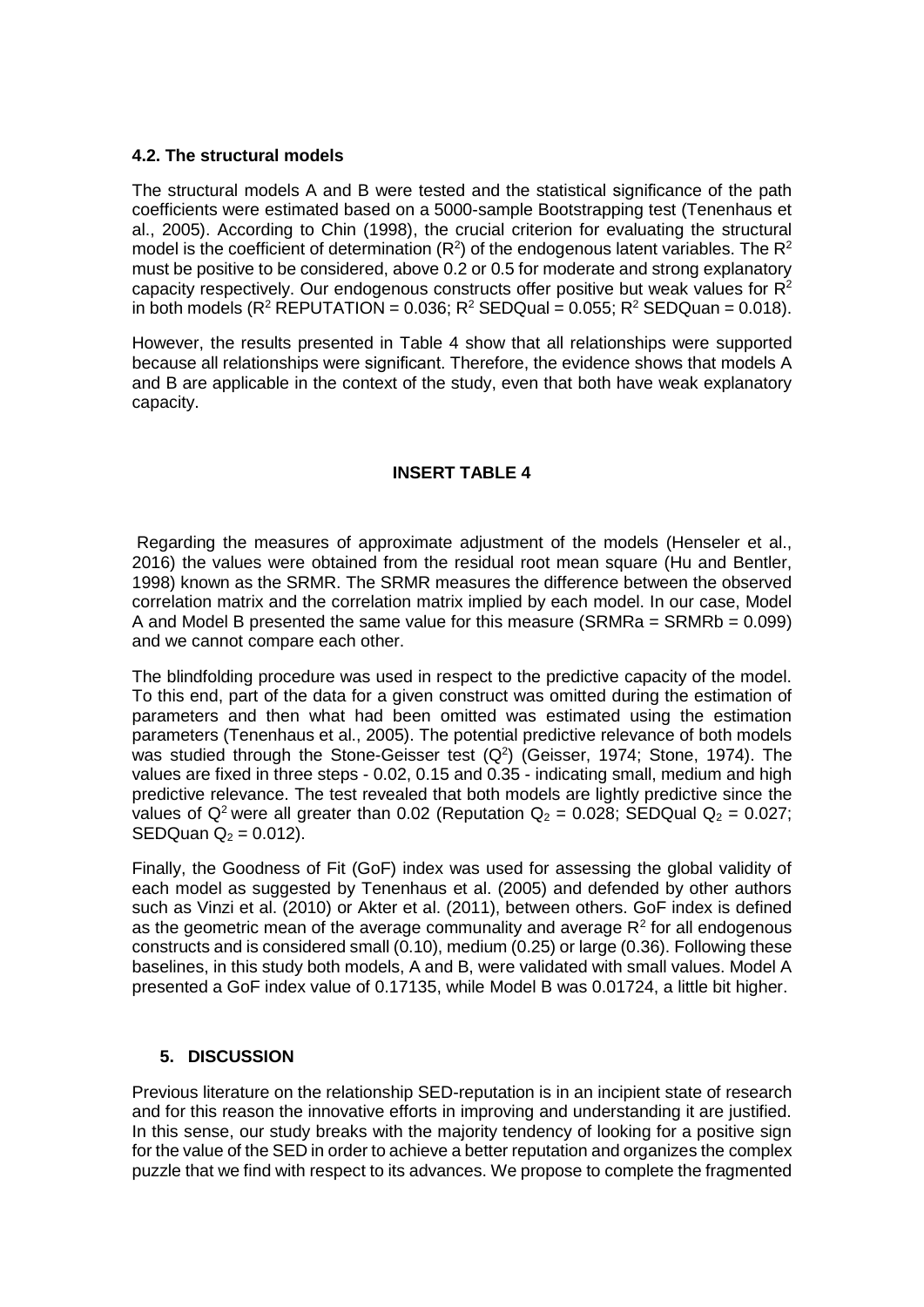literature found integrating the causality and the sign in this relationship but also fulfilling the measures of these variables (SED and reputation) with the use of constructs that cover all possible dimensions. In a more specific way, especially novel is to combine all the variables found in relation with the quantity and quality for the case of the SED and with different stakeholders and their perceptions using a multi-stakeholders and multidimensional ranking, such as MERCO.

In a more concrete way, our study completes the literature on SED variable in the following aspects.

-Firstly, SED has been approached mostly from a quantitative approach, analyzing what information was being disclosed to the detriment of its quality indications (SEDQuan and SEDQual). As a novelty in this paper, quality is analyzed in combination with the study of quantity by addressing the claims of authors such as Toms (2002) and Mahoney et al. (2013). This global dimension allows us to obtain a more accurate view of those studies that have only focused on the amount of information disclosed. There are already some studies that have bet on the quality of SED (Toms, 2002; De la Cuesta and Valor, 2011; Michelon et al., 2015; Dyduch and Krasodomska, 2017; Odriozola and Baraibar-Diez, 2017; Pérez et al., 2017). However, each contribution shares its own definition of quality and it is not coincident in all cases. Baraibar-Diez and Luna (2018:9) even call it transparency "availability of relevant, understandable and timely social information by the firm", concluding about its mediating role between SR and reputation. In our view, following Leitoniene and Sapkauskiene (2015) and Castilla and Ruiz (2018), relevance and reliability, as accounting requirements for financial reporting, should have been also applied to non-financial information. That is the reason why both characteristics have been used to assess the SED quality.

-Secondly, we have used MERCO ranking to evaluate corporate reputation. This ranking is the most widely used measure of reputation in Spain and also incorporates two main attributes: multidimensionality and multi-stakeholders, which allow us to incorporate all the dimensions of an intangible asset as complex within our analysis. Following Baraibar-Diez and Luna (2018), it can be considered a benchmark tool for Spanish companies both in terms of evaluation and reputation management. This also makes this ranking a valid tool to select our population, which includes the 100 companies with the best reputation in Spain.

However, our main goal has been to shed light on the SED-reputation relationship due the inconclusive results found to date. In this regard, the main contributions can be summarized as follows.

On one hand, it has been widely studied that a thoughtful SED strategy leads to a better corporate reputation. In fact, the direction SED-reputation in the most corroborated and followed by researchers. Thus, among the main benefits of this type of disclosures is the reputational enhancement or in other terms: a better market value (Costa et al., 2014); the improvement of the organizational performance (Bayoud et al., 2012), a high level of consumer satisfaction (Saeidi et al., 2015) or better relationships with stakeholders (Moura-Leite and Padgett 2014; Axjonow et al. 2018).

On the other hand, some studies have suggested that this relationship can be understood in the contrary direction (Michelon, 2011; Pérez, 2015). That is, companies with high levels of reputation will be responsible for revealing more information that is social in order to maintain their status. For Bebbington et al. (2008) and De la Cuesta and Valor (2004) the reputation risk management justifies SED; for Kansal et al. (2014) are some non-financial variables and social reputation; Luna and Fernández (2010) state the visibility of a company as responsible; and Dyduch and Krasodomska (2017) found that the incorporation to Respect Index Portfolio is verified. In addition, Deegan (2010)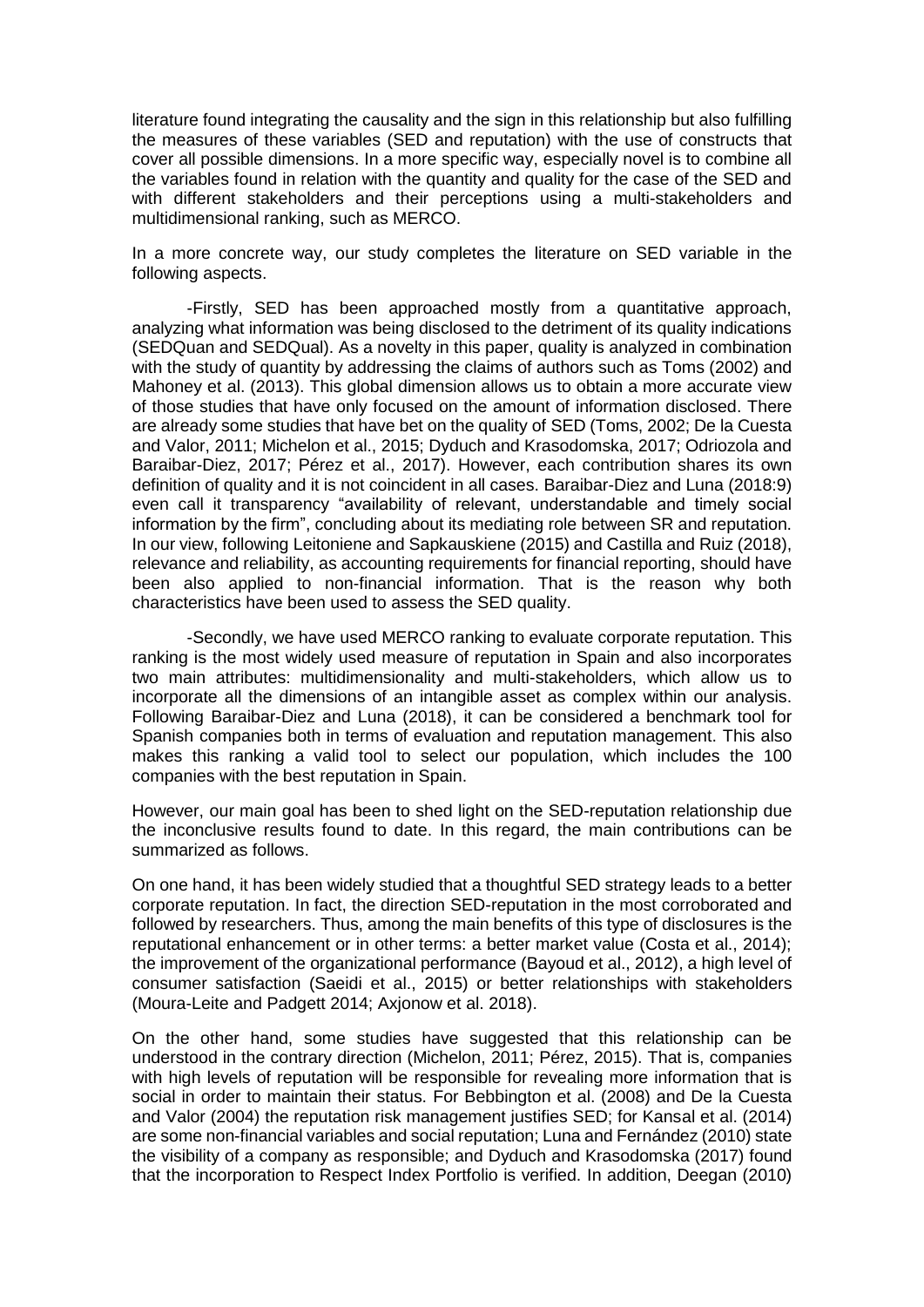commented some examples of this approach such as Tata Group, the Birla Group, Infosys and Wipro.

Taking into account both considerations about SED variables and reputation, Models A and B have been proposed. Our objective has been testing in the first one how SED affect the reputation of companies as well as model B, focused on consider SED as a cause to the detriment of analyzing its value as a consequence derived from a certain level of reputation. Both models potentially, and from the SEM-PLS point of view, could be valid to explain the link, although the adjustment values obtained by model B were slightly higher. This contribution relies on the novelty of our research setting. While reputation and SED have been largely analyzed in the literature, it is the first time to confront two alternative cause-effect models with longitudinal data.

Although model B is slightly better than model A, this finding could be interpreted as follows. As much reputed a company is, more oriented will be to disclosure social and environmental information to enhance its image as a responsible organization. Albeit it is true that without communication stakeholders cannot know the SR of a company and this fact cannot influence the improvement of its reputation. Keeping stakeholders informed in order to maintain the reputation achieved is also a plausible approach. In line with Michelon et al. (2015), disclosure practices could represent just symbolic actions intended to show commitment to corporate social responsibility and sustainability instead of the expected accountability with their stakeholders.

Finally, the lag between the possible effects of both variables has been incorporated into our study in response to the demands of the following authors: Armitage and Marston (2008) raised that perhaps it takes a longer time for the effects of a good reputation built up through extensive and objective voluntary disclosures, this implies to take a period instead of a year for this type of research; Fombrum (1996) already warned that a longterm horizon is necessary in the study of reputation; for Qiu et al. (2016:113) "as longer time series data become available, future research can revisit this issue"; and, recently, the Reputation Institute (2019) identifies reputation management as a long journey, not a project, not an initiative by this reason. In our study, the years analyzed have taken into account this possible lag and for this reason we consider that our contribution incorporates a necessary question in future empirical approaches to this relationship: the use of longitudinal data.

# **6. CONCLUSIONS**

Contemporary debate on the SED-reputation relationship among academics, managers and practitioners has resulted in greater interest to amend the inconclusive findings until today. In order to create value thought a relevant contribution to the literature, we test our hypotheses about its sense and causality using a double vision that allow us to incorporate who is the dependent variable: SED or reputation and, also, what is the sign: positive or negative. In this sense, two conceptual models A and B have been proposed to address how is the relationship between both variables applied to the case of companies included in MERCO ranking.

Our empirical results corroborate the bidirectional nature of both variables, although betting slightly on the thrust of reputation when performing social disclosures. In addition, the positive sign of both models has been verified. All the above opens an important area of research to be taken into account in order to deepen this relationship being the first study to simultaneously analyze the role as non-financial predictor of both variables and using longitudinal data. There is still much to be done in the SED-reputation relationship. We agree with Joshi and Li (2016:8) "the widespread adoption of sustainability reporting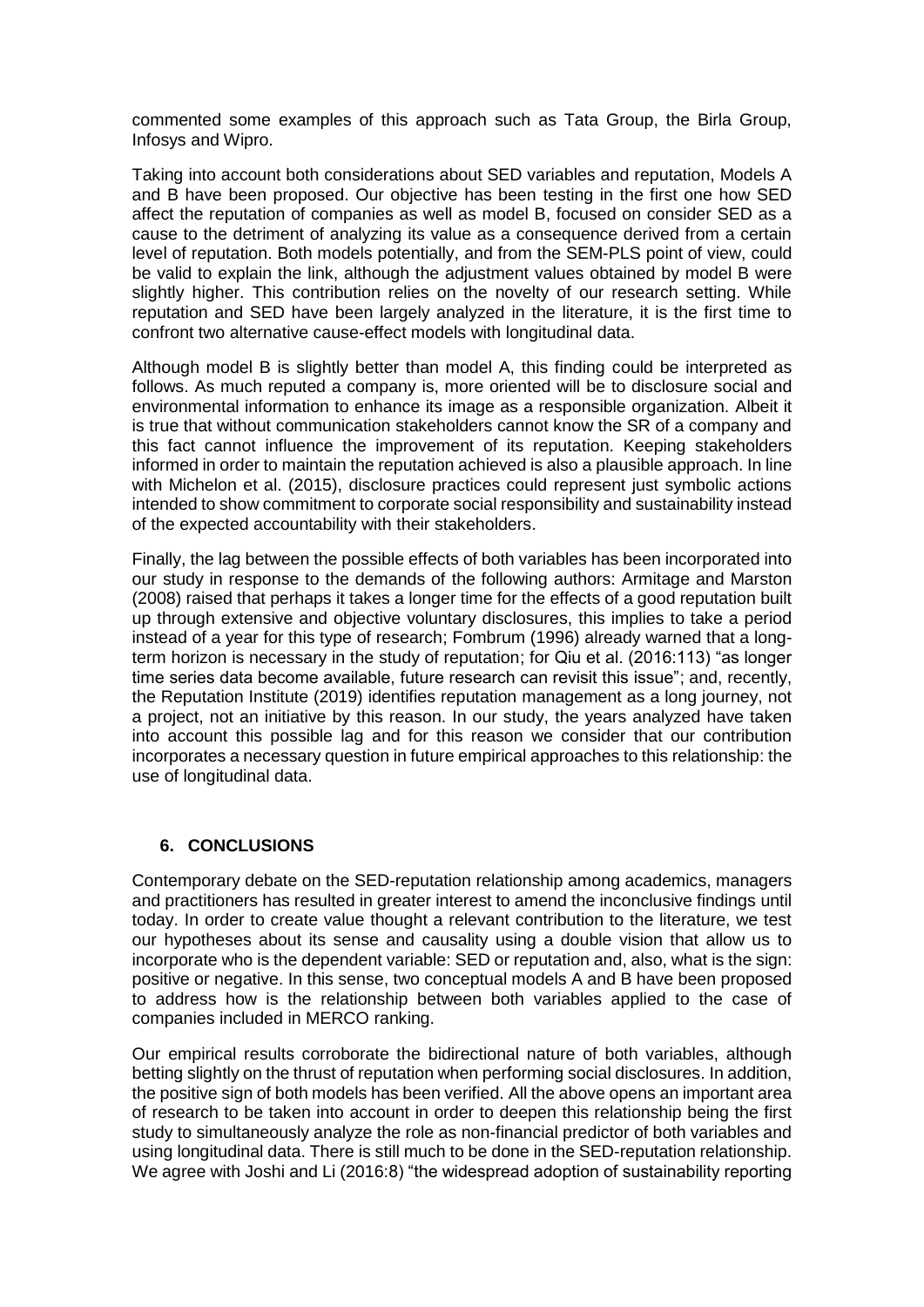in recent years has created new business opportunities for the accounting profession" and if we add to this its relationship with a currently relevant intangible such as the reputation, the opportunity for research is excellent.

However, we are aware that one of the limitations of our study is the sample analyzed; perhaps different results could be obtained when looking at other types of companies without so much interest in their image or corporate reputation. In addition, SED and reputation's measures have been justified in our paper but we are aware that it is not the only way to assess them. In addition, SED and reputation's measures have been justified in our paper according to the specialized literature available but we are aware that other measures are also possible. Future new efforts should be made to approach these constructs and continue deeping on the relationship between them.

## **7. REFERENCES**

Akter, S., D'Ambra, J. & Ray, P. (2011) *An evaluation of PLS based complex models: the roles of power analysis, predictive relevance and GoF index*. Proceedings of the 17th Americas Conference on Information Systems (AMCIS2011) (pp. 1-7). Detroit, USA: Association for Information Systems.

Aldaz, M., Álvarez, I. and Calvo, J.A. (2015) "Non-financial reports, anti-corruption performance and corporate reputation". *Review of Business Management*, 17 (58): 1321-1340.

Armitage, S. and Marston, C. (2008) "Corporate disclosure, cost of capital and reputation: evidence from finance directors*". The British Accounting Review*, 40: 314- 336.

Arora, M.P. and Lodhia, S. (2017) "The BP Gulf of Mexico oil spill: exploring the link between social and environmental disclosures and reputation risk management". *Journal of Cleaner Production*, 140: 1287-1297.

Axjonow, A., Ernstberger, J. and Pott, C. (2018) "The Impact of Corporate Social Responsibility Disclosure on Corporate Reputation: A Non-professional Stakeholder Perspective". *Journal Business Ethics*, 151: 429-450.

Baraibar-Diez, E. and Luna Sotorrío, L. (2018) "The mediating effect of transparency in the relationship between corporate social responsibility and corporate reputation". *Review of Business Management*, 20 (1): 5-21.

Bayoud, N. S., Kavanagh, M. and Slaughter, G. (2012) "Corporate Social Responsibility Disclosure and Corporate Reputation in Developing Countries: The Case of Libya". *Journal of Business and Policy Research*, 7(1): 131-160.

Bebbington, J., Larrinaga, C. and Moneva, J.M. (2008) "Corporate social reporting and reputation risk management". *Accounting, Auditing and Accountability Journal*, 21 (3): 337-361.

Beretta, S. and Bozzolan, S. (2004). "A framework for the analysis if firm risk communication". *The International Journal of Accounting*, 39(3): 265-288.

Bernardi, C. and Stark, A.W. (2018) "Environmental, social and governance disclosure, integrated reporting, and the accuracy of analyst forecasts". *The British Accounting Review,* 50(1): 16-31.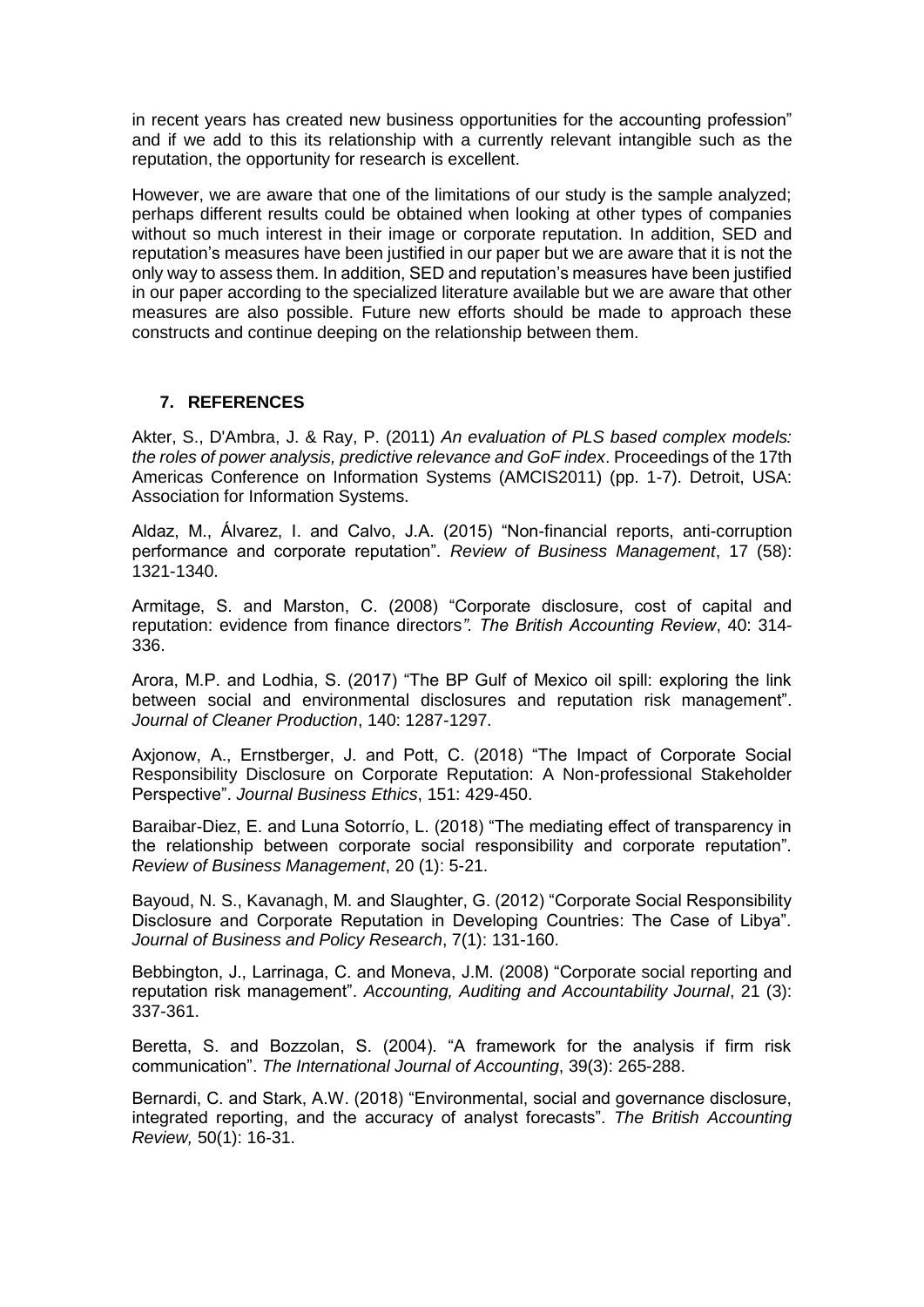Brammer, S. and Pavelin, S. (2006) "Corporate Reputation and Social Performance: The Importance of Fit". *Business Strategy and the Environment*, 43(3): 435-455.

Brammer, S. and Pavelin, S. (2008) "Factor Influencing the Quality of Corporate Environmental Disclosure". *Business Strategy and the Environment*, 17(2): 120-136.

Brooks, C. and Oikonomou, L. (2018) "The effects of environmental, social and governance disclosures and performance on firm value: a review of the literature in Accounting and Finance". *The British Accounting Review*, 50, 1-15.

Carmines, E.G. and Zeller, R. (1979) *Reliability and Validity Assessment*. Sage Publications: Newbury Park, CA, USA.

Casimiro, A.M. and Coelho, A. (2016) "The role of corporate reputation on co-operant's behavior and organizational performance". *Journal of Management Development*, 35 (1): 17-37.

Castilla Polo, F. and Ruiz Rodríguez, M.C. (2018) *Social and environmental disclosures in high reputation companies: a quantitative-qualitative index*. In: 40th Annual Congress of the European Accounting Association, Milan.

Castilla Polo, F. and Ruiz Rodríguez, M.C. (2019) *How can social and environmental disclosures affect corporate reputation in new and classic business models?.* In: 2nd Global Forum of Intellectual Capital, Lisboa.

Chester, R.N. and Woofter, J.K. (2005) *Non-Financial Disclosure and Strategic Planning: Sustainability Reporting for Good Corporate Governance*. Master's Thesis. School of Engineering, Blekinge Institute of Technology, Karlskrona, Sweden.

Chin W. (1998) *The Partial Least Squares Approach to Structural Equation Modelling, modern Methods for Business Research*, G. Marcoulides (ed.), Erlbaum Associates

Chiu, T.K. and Wang, Y.H. (2015) "Determinants of Social Disclosure Quality in Taiwan: An Application of Stakeholders Theory". *Journal of Business Ethics*, 129(2): 379-398.

Cho, C.H., Guidry, R.P., Hageman, A.M. and Patten, D.M. (2012) "Do actions speak louder than words? An empirical investigation of corporate environmental reputation". *Accounting, Organizations and Society*, 37: 14-25.

Cooper, S.M. and Owen, D.L. (2007) "Corporate social reporting and stakeholder accountability: The missing link". *Accounting, Organizations and Society*, 32 (7-8): 649- 667.

Costa, I., Lawrence, J., Castelo, M. and Dias, J. (2014) "The value relevance of reputation for sustainability*", Journal of Business Ethics*, 119: 17-28.

De la Cuesta, M. and Valor, C. (2004) "Fostering corporate social responsibility through public initiative: form the EU to the Spanish Case", *Journal of Business Ethics*, 55(3): 229-275.

De la Cuesta, M. and Valor, C. (2011) "Evaluation of the environmental, social and governance information disclosed by Spanish listed companies". *Social Responsibility Journal,* 9(2): 220-240.

De la Fuente, J.M. and Quevedo, E. (2003) "Empirical analysis of the relationship between corproate reputation and financial performance: a survey of the literature". *Corporate Reputation Review*, 6 (2): 161-177.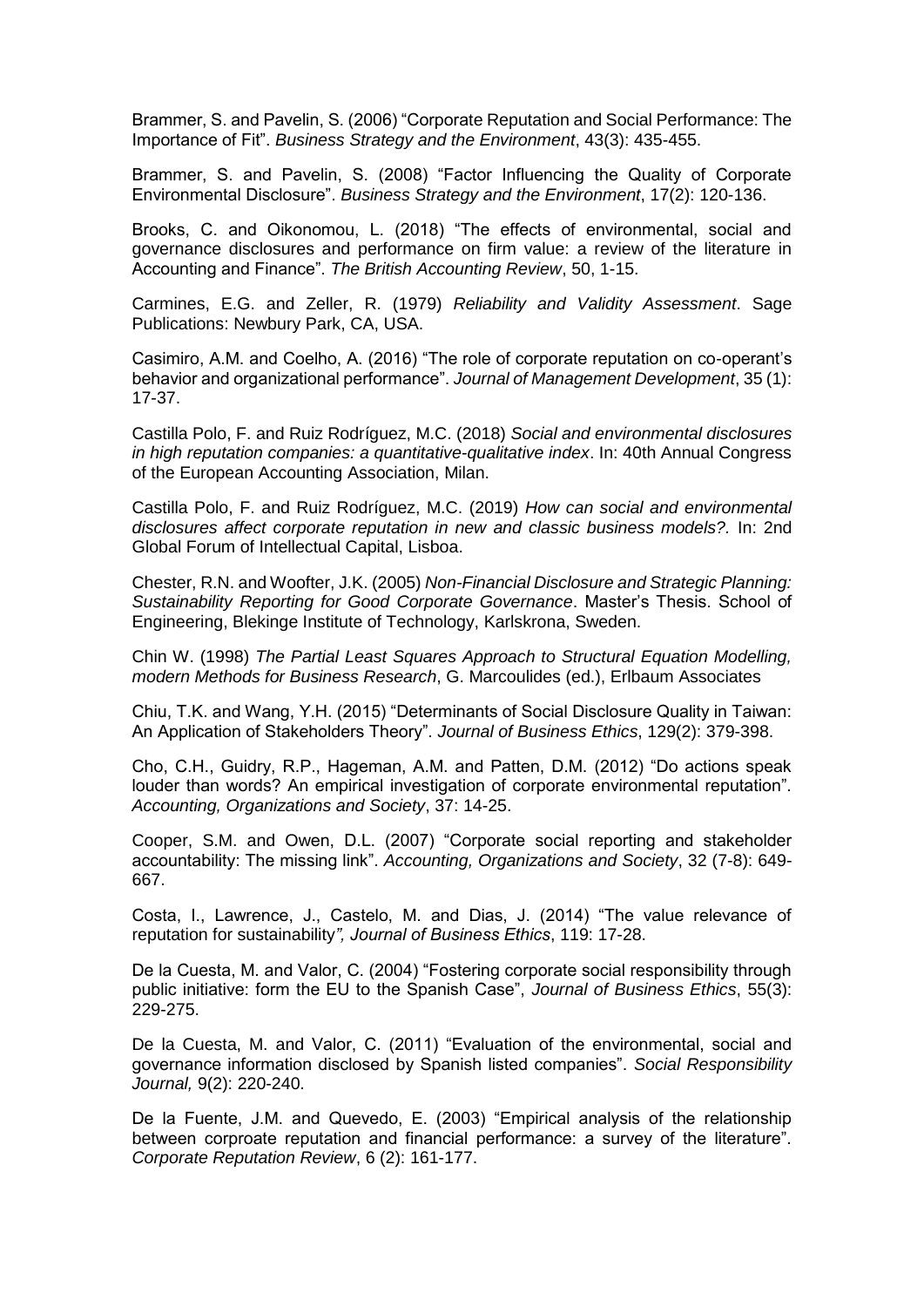Deegan, C. (2017) "Twenty five years of social and environmental accounting research within Critical Perspectives of Accounting: Hits, misses and ways forward". *Critical Perspectives on Accountin*g, 43: 65-87.

Dienes, D., Sassen, R. and Fischer, J. (2016) "What are the drivers of sustainability reporting? A systematic review". *Sustainability Accounting*, 7 (2): 154-189.

Dyduch, J. and Krasodomska, J. (2017) "Determinants of Corporate Social Responsibility Disclosure: and empirical study of Polish Listed Companies". *Sustainability*, 9:1-24.

European Commission (2017) *Guidelines on non-financial reporting (methodology for reporting non-financial information).* Available at: [https://eur-lex.europa.eu/legal](https://eur-lex.europa.eu/legal-content/EN/TXT/PDF/?uri=CELEX:52017XC0705(01)&from=ES)[content/EN/TXT/PDF/?uri=CELEX:52017XC0705\(01\)&from=ES](https://eur-lex.europa.eu/legal-content/EN/TXT/PDF/?uri=CELEX:52017XC0705(01)&from=ES) (Accessed September, 2019).

Fernández, J.L. and Luna, L. (2007) "The creation of value thought corporate reputation". *Journal of Business Ethics*, 76: 335-346.

Fombrun, C. (1996) *Reputation. Realizing value from the corporate image*. Harvard Business School Press, Boston, M.A.

Fombrun, C. and Shanley, M. (1990) "What's in a Name? Reputation Building and Corporate Strategy". *Academy of Management Review*, 33 (2): 233-258.

Freeman, R. (2012) *Business management based on stakeholders and reputation.* In: Valores y ética para el siglo XXI, BBVA, Spain.

Friedman, A.L. and Miles, S (2001) "Socially responsible investment and corporate social and environmental reporting in the UK: an exploratory study*". The British Accounting Review*, 33(3) 523-548.

Galant, A. and Cádez, S. (2017) "Corporate social responsibility and financial performance relationship: a review of measurement approaches". *Economic Research-Ekonomska Istrazjvanja*, 30(1), 676-693.

García-Sánchez, I.M., Hussain, N., Martínez-Ferrero, J. and Ruiz-Barbadillo, E. (2018) "Impact of disclosure and assurance quality of corporate sustainability reports on access to finance". *Corporate Social Responsibility and Environmental Management*, 1-17.

Gray, R., Owen, D. and Maunders, K. (1988) "Corporate Social Reporting: Emerging Trends in Accountability and the Social Contract". *Accounting, Auditing & Accountability Journal*, 1 (1): 6-20.

Hair, J. F., Hult, G.T.M., Ringle, C.M., and Sarstedt, M. (2017). *A primer on partial least squares structural equation modelling (PLS-SEM)* (2nd ed.). Thousand Oaks, CA: Sage.

Hair, J. F., Ringle, C. M., and Sarstedt, M. (2011) "PLS-SEM: Indeed a silver bullet". *Journal of Marketing Theory and Practice*, 19 (2): 139–151.

Halderen, M.D. and Riel C.M. (2006) *Developing a corporate expressiveness model for managing favourable impressions among stakeholders*. In: Conference on Reputation, Image, Identity and Competitiveness, 10. New York.

Henseler, J., Hubona, G. and Ray, P.A. (2016) "Using PLS path modelling in new technology research: Updated guidelines". *Industrial Management and Data Syste*ms, 116 (1): 2–20.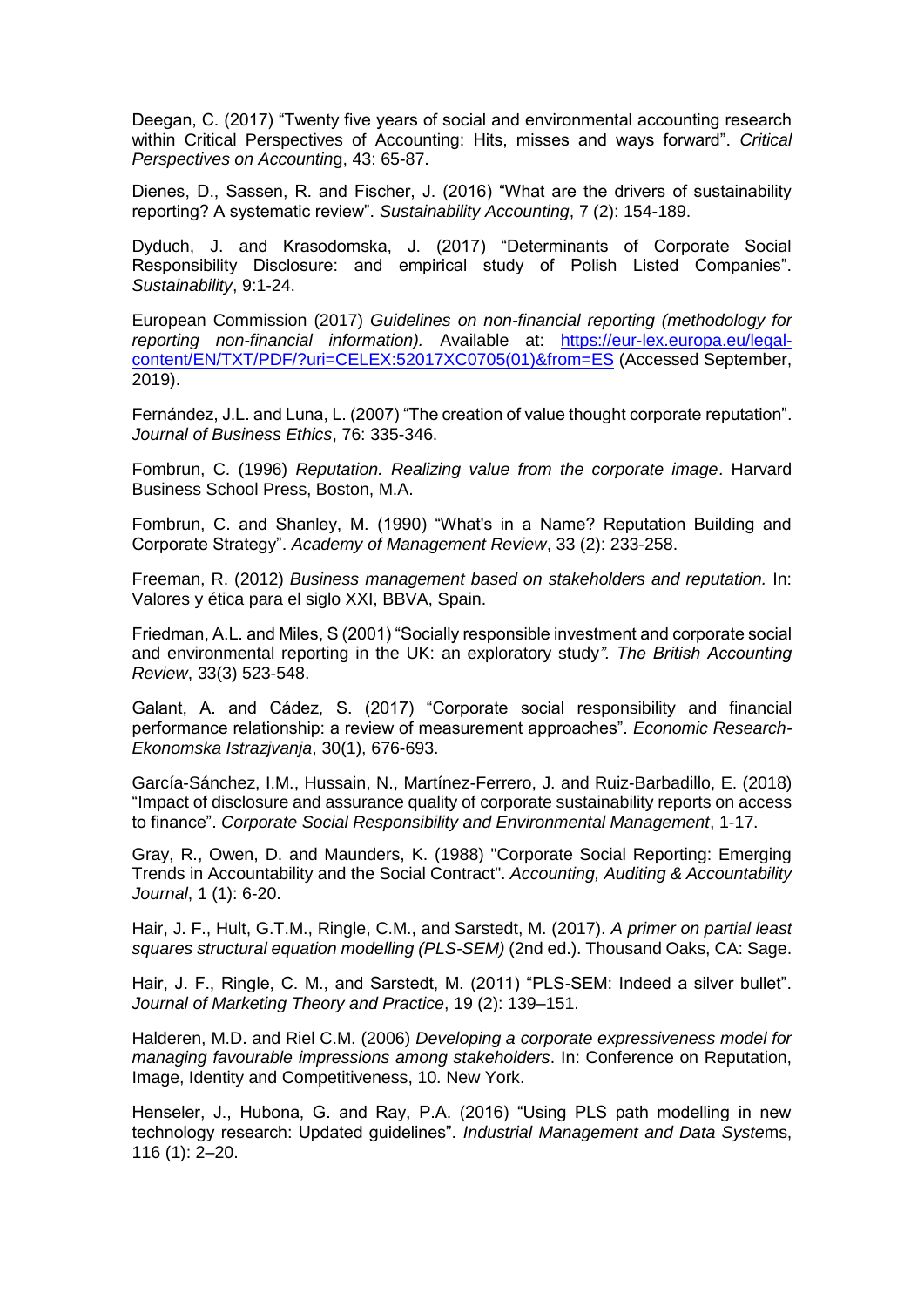Henseler, J., Ringle, C.M. and Sarstedt, M. (2015) "A new criterion for assessing discriminant validity in variance-based structural equation modelling". *Journal of the Academy of Marketing Science*, 43(1): 115–135.

Herremans, I.M, Akathaporn, P. and McInnes, P. (1993) "An investigation of corporate social responsibility reputation and economic performance". *Accounting, Organizations and Society*, 18 (7/8): 587-604.

Hu, L.T. and Bentler, P.M. (1998) "Fit indices in covariance structure modelling: Sensitivity to under parameterized model misspecification". *Psychological Methods*, 3(4): 424-453.

Joshi, S. and Li, Y. (2016) "What Is Corporate Sustainability and How Do Firms Practice It?: A Management Accounting Research Perspective". *Journal of Management Accounting Research*, 28 (2): 1-11.

Kansal, M., Joshi, M. and Singh, G. (2014) "Determinants of corporate social responsibility disclosures: evidence from India". *Advances in Accounting*, 30: 217-229.

Kurucz, E.C., Colbert, B.A. and Wheeler, D. (2008) *The business case for Corporate Social Responsibility*. In: The Oxford Handbook on Corporate Social Responsibility, Oxford University Press, Oxford.

Leitoniene, S. and Sapkauskiene, A. (2015) "Quality of corporate social responsibility information". *Procedia, Social and Behavioural Sciences*, 213: 334-339.

Lowry, P.B., and Gaskin, J. (2014) *Partial least squares (PLS) structural equation modeling (SEM) for building and testing behavioural causal theory: When to choose it and how to use it*. IEEE Transactions on Professional Communication, 57(2): 123-146.

Luna, L. and Fernández, J.L. (2010) "Corporate Social Reporting for Different Audiences: The Case of Multinational Corporations in Spain". *Corporate Social Responsibility and Environmental Management*, 17(5): 272-283.

Mahoney, L.S., Thorne, L., Cecil, L. and LaGore, W. (2013) "A research note on standalone corporate social responsibility reports: Signaling or green washing? *Critical Perspectives on Accounting*, 24: 350-359.

Mathews, M.R. (1997) "Twenty-five years of social and environmental accounting research: is there a silver jubilee to celebrate?". *Accounting, Auditing & Accountability* Journal, 10(4): 481-531.

McDonald, R.P. (1996) "Path analysis with composite variables". *Multivariate Behavioural Research*, 31(2): 239–270.

Michelon, G. (2011) "Sustainability disclosure and reputation: a comparative study". *Corporate Management Review*, 14 (2): 79-96.

Michelon, G., Pilonato, S. and Ricerri, F. (2015) "SR reporting practices and the quality of disclosure: An empirical analysis*". Critical Perspectives on Accounting*, 33: 59-78.

Money, K., Saraeva, A., Garnelo-Gómez, I., Pain, S. and Hillenbrand, C. (2017) "Corporate reputation past and future: a review and integration of existing literature and a framework for future research". *Corporate Reputation Review*, 20: 193-211.

Mooi, E. and Sarstedt, M. (2011) *A Concise Guide to Market Research–The Process, Data, and Methods Using IMB SPSS Statistics*, Springer, Berlin and Heidelberg.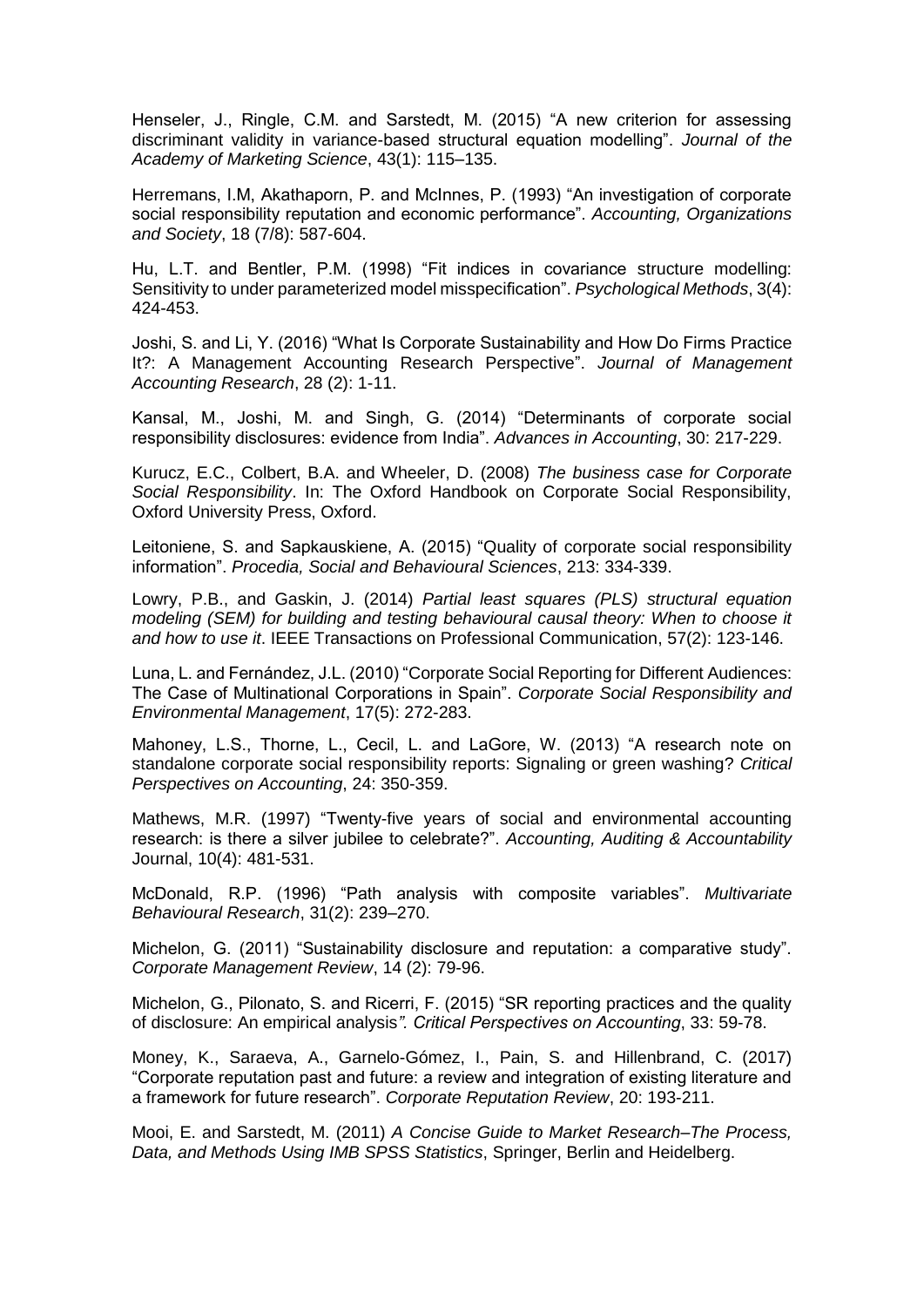Moura-Leite, R. and Padgett, R. (2014) "The effect of corporate social actions on organizational reputation". *Management Research Review*, 37 (2): 167-185.

Neville, B., Bell, S. and Menguc, B. (2005) "Corporate reputation, stakeholders and the social performance-financial performance relationship". *European Journal of Marketing*, 39 (9/10): 1184-1198.

Odriozola, M. D. and Baraibar-Diez, E., (2017) "Is Corporate Reputation Associated with Quality of SR Reporting? Evidence from Spain". *Corporate Social Responsibility and Environmental Management*, 24(2): 121-132.

Parker, L. D. (2005) "Social and environmental accountability research: a view from the commentary box". *Accounting, Auditing & Accountability Journal*, 18(6), 842-860.

Pérez, A. (2015) "Corporate reputation and CSR reporting to stakeholders". *Corporate Communications An International Journal,* 20(1): 11-29.

Pérez, A. and García-De los Salmones, M. M. (2015) "Corporate Reputation in The Spanish Context: An Interaction Between Reporting to Stakeholders and Industry". Journal of Business Ethics, 129 (3): 733-743.

Pérez, A. and López-Gutiérrez, C., (2017) "An empirical analysis of the relationship between the information quality of SR reporting and reputation among publicly traded companies in Spain". *Academia Revista Latinoamericana de Administración*, 30(1): 87- 107.

Pérez, A., López, C. and García-De los Salmones, M. M. (2017) "An empirical exploration of the link between reporting to stakeholders and corporate social responsibility reputation in the Spanish context". *Accounting, Auditing & Accountability Journal*, 30(3): 668-698.

Qiu, Y., Shaukat, A. and Tharyan, R., (2016) "Environmental and social disclosures: Link with corporate financial performance". *The British Accounting Review*, 48(1): 102-116.

Reputation Institute (2019) *Reputation 2020: New trends driving reputation*  **management.** at: **Available** at: **A** Available at: [https://www.reputationinstitute.com/sites/default/files/pdfs/Reputation-2020-Ten-](https://www.reputationinstitute.com/sites/default/files/pdfs/Reputation-2020-Ten-Trends-Driving-Reputation-Management.pdf)[Trends-Driving-Reputation-Management.pdf](https://www.reputationinstitute.com/sites/default/files/pdfs/Reputation-2020-Ten-Trends-Driving-Reputation-Management.pdf) (Accessed September, 2019)

Rigdon, E.E. (2012) "Rethinking partial least squares path modelling: in praise of simple methods". *Long Range Planning*, 45 (5): 341-358.

Rigdon, E.E., Ringle, C.M., Sarstedt, M., and Gudergan, S.P. (2011) "Assessing heterogeneity in customer satisfaction studies: Across industry similarities and within industry differences". *Measurement and Research Methods in International Marketing*, 22: 169-194.

Robinson, M., Kleffner, A. and Bertels, S. (2011) "Signalling sustainability leadership: empirical evidence of the value of DJSI membership". *Journal of Business Ethics*, 101: 493-505.

Roemer, E. (2016) "A tutorial on the use of PLS path modelling in longitudinal studies". *Industrial Management & Data Systems*, 116(9): 1901-1921.

Roldán, J.L. and Sánchez-Franco, M.J. (2012) *Variance-based structural equation modeling: Guidelines for using partial least squares in information systems research*. In M. Mora, O. Gelman, A.L. Steenkamp, and M.Raisinghani (Eds.). Research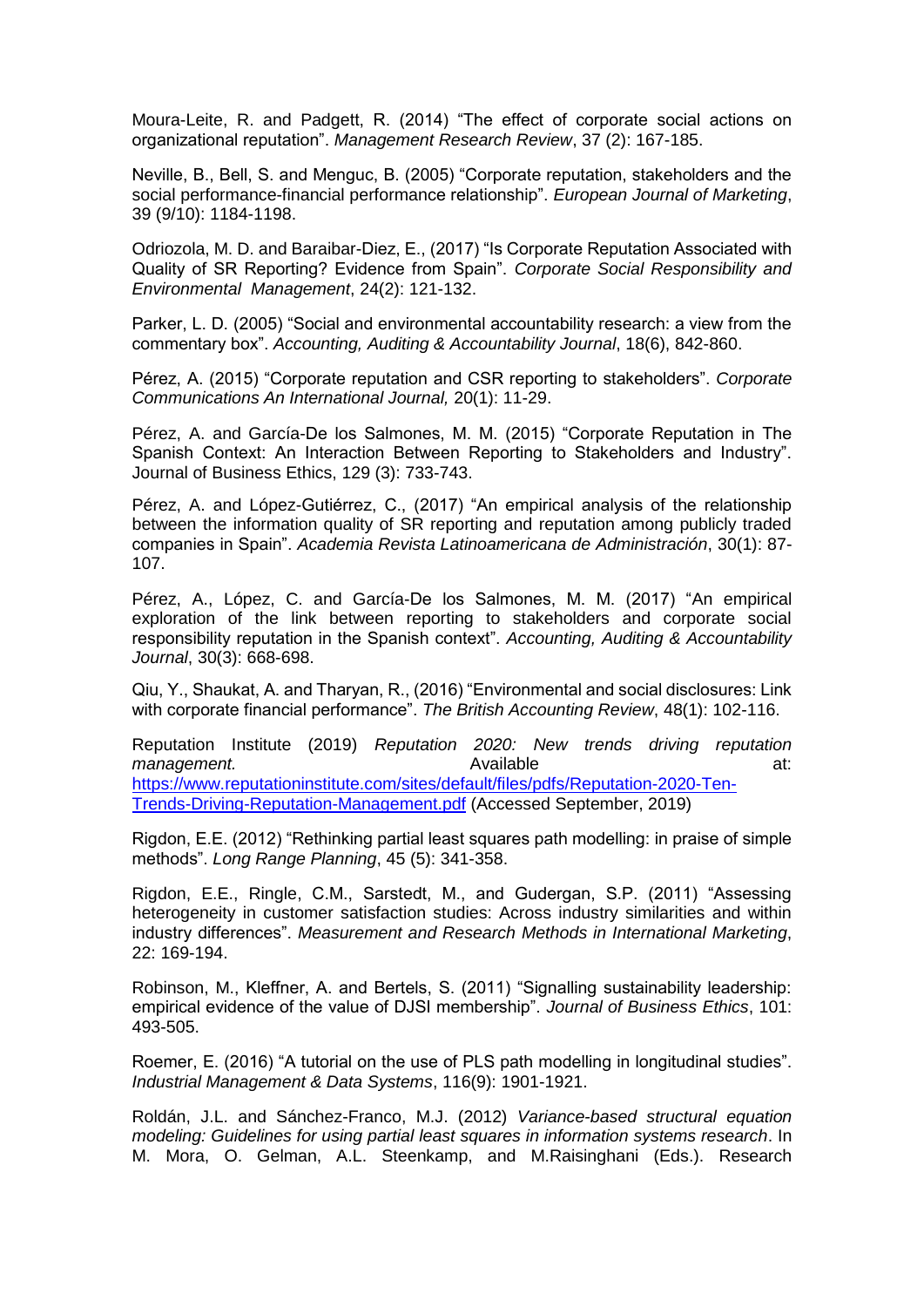methodologies, innovations and philosophies in software systems engineering and information systems (pp. 193–221). Hershey, PA: IGI Global.

Saedi, S., Sofian, S., Saedi, P., Parisa, S. and Alireza, S. (2015) "How does corporate social responsiility contribute to firm financial performance? The mediating role of competitive advantage, reputation and customer satisfaction". *Journal of Business Research*, 68: 341-350.

Salem, N., Kavanagh, M. and Slaughter, G. (2012) "An empirical study of the relationship between corporate social responsibility disclosure and organizational performance: evidence from Libya". *International Journal of Management and Marketing Research*, 5 (3): 69-82.

Sardinha, I. D., Rijnders, L. and Antunes, P. (2011) "Using corporate social responsibility benchmarking framework to identify and assess corporate social responsibility trends of real estate companies owing and developing shopping centres". *Journal of Cleaner Production*, 19: 1486-1493.

Sarstedt, M., Ringle, C.M., and Hair, J.F. (2014) "PLS-SEM: Looking Back and Moving Forward". *Long Range Planning*, 47(3): 132–137.

Schubring, S., Lorscheid, I., Meyer, M., and Ringle, C.M. (2016) "The PLS agent: Predictive modelling with PLS-SEM and agent-based simulation". *Journal of Business Research*, 69(10): 4604-4612

Tenenhaus, M., Vinzi, V., Chatelin, Y. and Lauro, C. (2005) "PLS path modelling". *Computational Statistics and Data Analysis*, 48 (1): 159–205.

Toms, J. S. (2002) "Firm resources, quality signals and the determinants of corporate environmental reputation: some UK evidence". *The British Accounting Review*, 34: 257- 282.

Unerman, J. (2008) "Strategic reputation risk management and corporate social responsibility reporting". *Accounting, Auditing and Accountability Journal*, 21 (3): 362- 364.

Vinzi, V. E., Trinchera, L., and Amato, S. (2010) *PLS path modelling: from foundations to recent developments and open issues for model assessment and improvement*. In Handbook of partial least squares (pp. 47-82). Springer, Berlin, Heidelberg.

Wold, H. (1980) "Soft modelling: intermediate between traditional model building and data analysis". *Mathematical Statistics*, 6: 333–346.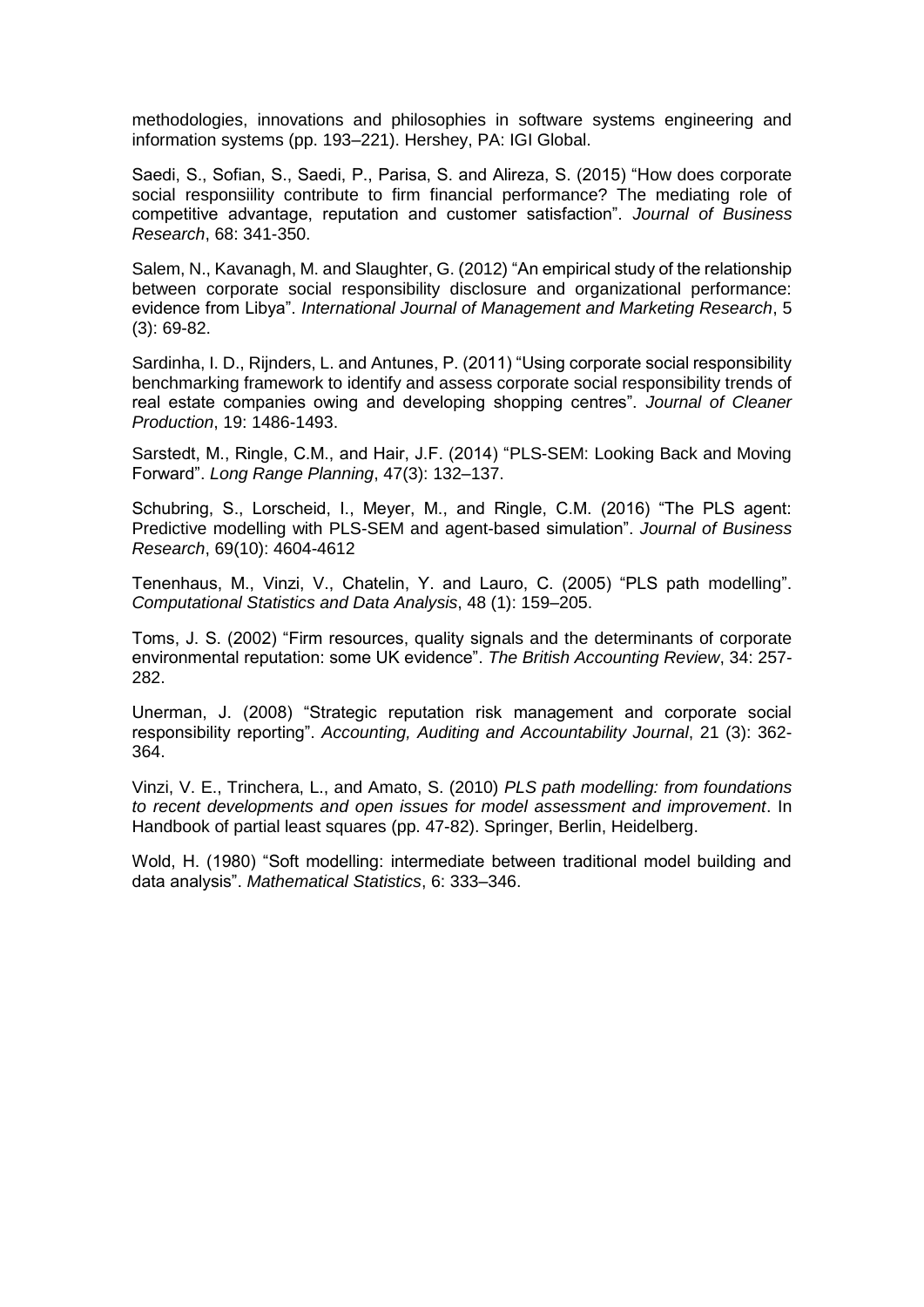# **TABLES**

| <b>Research topic</b>                                                                   | SED dimension <sup>5</sup>       | <b>Background</b>                                                                                                                                                                                                                                                                                                                                                                                                                                                           |
|-----------------------------------------------------------------------------------------|----------------------------------|-----------------------------------------------------------------------------------------------------------------------------------------------------------------------------------------------------------------------------------------------------------------------------------------------------------------------------------------------------------------------------------------------------------------------------------------------------------------------------|
| <b>SED-reputation relationship</b><br>SED as a non-financial predictor                  | Quantitative<br>dimension of SED | Armitage and Marston (2008)<br>$\bullet$<br>Sardinha et al. (2011)<br>$\bullet$<br>Bayoud et al. (2012)<br>Cho et al. (2012)<br>٠<br>Salem et al. (2012)<br>Mahoney et al. (2013)<br>$\bullet$<br>Costa et al. (2014)<br>Moura-Leite and Padgett (2014)<br>Aldaz et al. (2015)<br>Saeidi et al. (2015)<br>٠<br>Casimiro and Coelho (2016)<br>Dienes et al. (2016)<br>$\bullet$<br>Tetrault Sirsly and Lvina (2016)<br>Arora and Lodhia (2017)<br>٠<br>Axionov et al. (2018) |
|                                                                                         | Qualitative<br>Dimension of SED  | Toms (2002)<br>$\bullet$<br>Michelon et al. (2015)<br>Odriozola and Baraibar-Diez (2017)<br>Pérez et al. (2017)<br>٠<br>Baraibar-Diez and Luna (2018)<br>٠                                                                                                                                                                                                                                                                                                                  |
| <b>Reputation-SED relationship</b><br><b>Reputation as a non-financial</b><br>predictor | Quantitative<br>dimension of SED | Neville et al. (2005)<br>$\bullet$<br>Bebbington et al. (2008)<br>Luna and Fernández (2010)<br>Michelon (2011)<br>Kansal et al. (2014)<br>٠<br>Schreck and Raithel (2018)                                                                                                                                                                                                                                                                                                   |
|                                                                                         | Qualitative<br>Dimension of SED  | De la Cuesta and Valor (2011)<br>٠<br>Dyduch and Krasodomska (2017)                                                                                                                                                                                                                                                                                                                                                                                                         |

#### **Table 1: Some relevant academic contributions on SED-Reputation Relationship**

Source: Own

#### **Table 2: SEDQuan: variable design**

| Id.              | <b>Variable analysed</b>     | <b>Description</b>                                                                                                                             |
|------------------|------------------------------|------------------------------------------------------------------------------------------------------------------------------------------------|
| <b>ANNREP</b>    | <b>Annual Report</b>         | This variable included the presence or absence of annual reports in<br>which issues related to SR and environment were addressed.              |
| <b>PGSANNREP</b> | Annual Report: pages         | This variable collects the number of pages dedicated to contents related<br>to SR and the environment.                                         |
| <b>SOCREP</b>    | Social Report                | In this variable, the presence or absence of specific SR and<br>environmental reports that do not follow the GRI methodology were<br>analysed. |
| <b>PGSSOCREP</b> | Social Report: pages         | This variable collects the number of pages of these specific reports.                                                                          |
| <b>SUSREP</b>    | <b>Sustainability Report</b> | In this variable, the presence or absence of sustainability reports under<br>the GRI methodology was studied.                                  |
| <b>PGsSUSREP</b> | Sustainability Report: pages | This variable collects the number of pages of sustainability reports.                                                                          |
|                  |                              | Source: Own                                                                                                                                    |

#### **Table 3: SEDQual: variable design**

| Id.              | Variable analysed | <b>Description</b>                                                                            |
|------------------|-------------------|-----------------------------------------------------------------------------------------------|
| <b>GRI</b>       | GRI               | Preparation of the sustainability report in accordance with the GRI<br>recommendations.       |
| <b>UNGLOBALP</b> | UN Global Pact    | Adhering to the principles of the UN Global Compact.                                          |
| AA1000           | AA1000            | Adoption of the standard developed by the Institute for Social and<br>Ethical Accountability. |
| <b>IFR</b>       | <b>IIFR</b>       | Using the IIFR framework, the SR is also considered, being part of its<br>content             |

<sup>&</sup>lt;sup>5</sup> Quantitative dimension: refers to papers centered in what are the companies disclosing. By other way, qualitative dimension: include all the papers about how sustainability reporting is being carried out.

**.**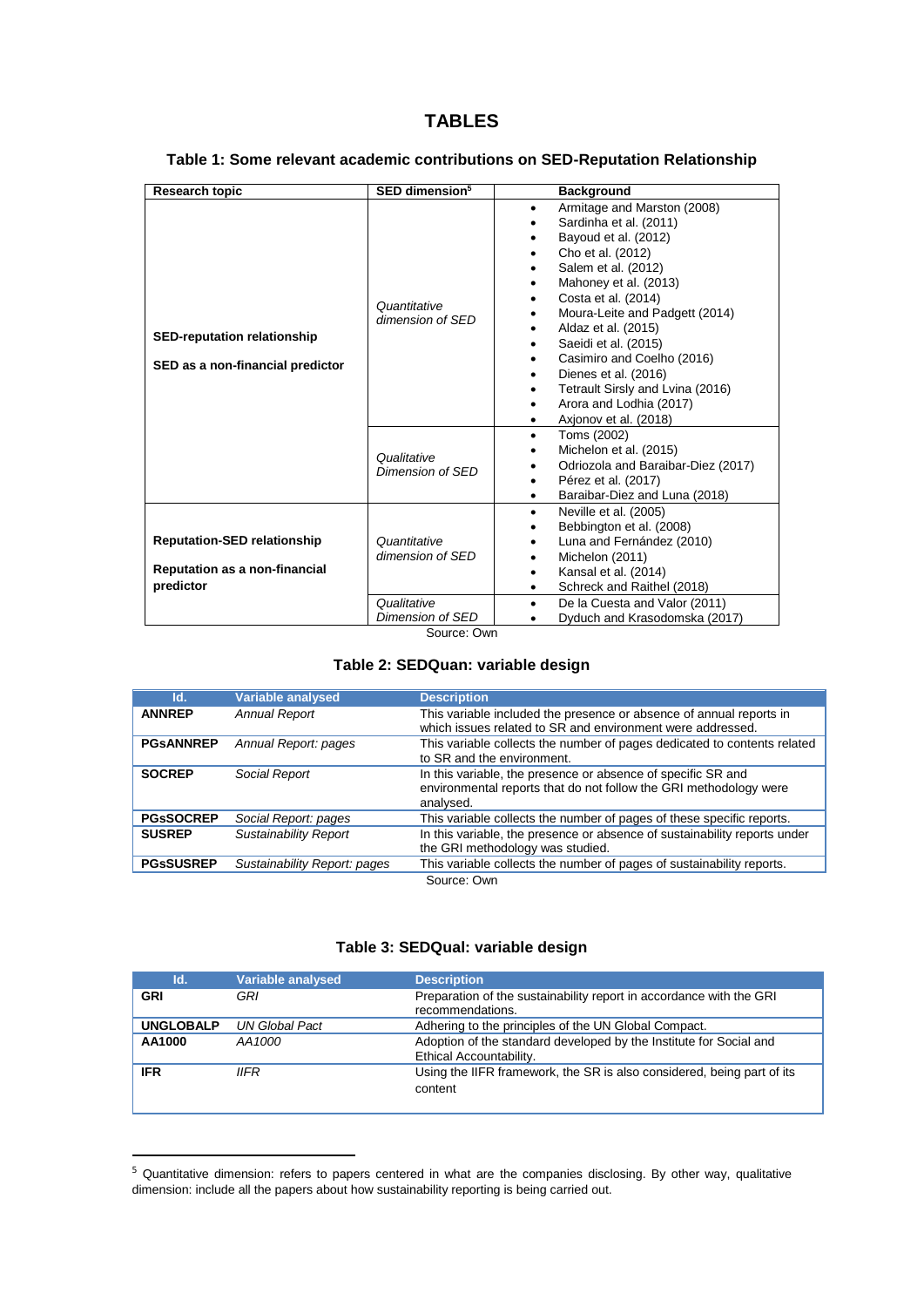| <b>ICEA</b>    | ICFA                | Specific standard for insurance companies.                                                                                      |
|----------------|---------------------|---------------------------------------------------------------------------------------------------------------------------------|
| <b>VERIF</b>   | Social assurance    | If the company has verified f all or part of its contents on SR                                                                 |
| <b>SRSTRAT</b> | <b>SR Strategy</b>  | Explicit SR reference within the business strategy in a broad sense or,<br>specifically for certain aspects related to SR.      |
| <b>SRCOMM</b>  | <b>SR</b> Committee | Presence of a specific Committee for SR management in a broad sense<br>within the organization chart                            |
| <b>AWARDS</b>  | SR awards           | The achievement of any award or mention related to their performance<br>in SR in a broad or specific sense for certain actions. |
|                |                     | $C_{\text{OUTCO}}$                                                                                                              |

Source: Own

#### **Table 4: Individual and internal consistency**

| <b>Constructs</b> | <b>Items</b>     | λ     |       | Cronbach's<br>Alpha |       | <b>Composite</b><br><b>Reliability</b> |       | <b>AVE</b> |       |
|-------------------|------------------|-------|-------|---------------------|-------|----------------------------------------|-------|------------|-------|
| <b>MODEL</b>      |                  | A     | в     | A                   | в     | А                                      | в     | A          | в     |
|                   |                  |       |       |                     |       |                                        |       |            |       |
| <b>Reputation</b> | <b>MERCORANK</b> | 1     |       |                     |       |                                        |       | 4          |       |
|                   | AA1000           | 0.716 | 0.789 |                     |       |                                        |       |            |       |
| <b>SEDQual</b>    | <b>ASSURANCE</b> | 0.738 | 0.802 | 0.875               | 0.875 | 0.938                                  | 0.935 | 0.883      | 0.877 |
|                   | <b>UNGLOBALP</b> | 0.796 | 0.664 |                     |       |                                        |       |            |       |
|                   | <b>ANNREP</b>    | 0.969 | 0.976 |                     |       |                                        |       |            |       |
| <b>SEDQuan</b>    | <b>PGSANNREP</b> | 0.900 | 0.896 | 0.627               | 0.629 | 0.794                                  | 0.797 | 0.564      | 0.568 |
|                   |                  |       |       |                     |       |                                        |       |            |       |

Source: Own

#### **Table 5: Discriminant validity**

| <b>Forner-Larcker criterion</b><br>(HTMT) |                |                   |                |                |                |                |  |
|-------------------------------------------|----------------|-------------------|----------------|----------------|----------------|----------------|--|
| <b>Constructs</b>                         |                | <b>Reputation</b> |                | <b>SEDQual</b> |                | <b>SEDQuan</b> |  |
|                                           | <b>Model A</b> | <b>Model B</b>    | <b>Model A</b> | <b>Model B</b> | <b>Model A</b> | <b>Model B</b> |  |
| <b>Reputation</b>                         |                |                   |                |                |                |                |  |
|                                           | '1)            | (1)               |                |                |                |                |  |
| <b>SEDQual</b>                            | 1.144          | 0.235             | 0.751          | 0.754          |                |                |  |
|                                           | (0.171)        | (0.286)           |                |                |                |                |  |
| <b>SEDQuan</b>                            | 0.126          | 0.134             | 0.012          | $-0.003$       | 0.940          | 0.937          |  |
|                                           | (0.127)        | (0.128)           | (0.142)        | (0.143)        |                |                |  |
| Source: Own                               |                |                   |                |                |                |                |  |

# **Table 6: Hypotheses testing**

| <b>Hypothesis</b> | Path                             | β     | <b>Confidence</b> |       | <b>T-Statistic</b> |
|-------------------|----------------------------------|-------|-------------------|-------|--------------------|
|                   |                                  |       | <b>Intervals</b>  |       |                    |
| <b>Model A</b>    |                                  |       | 2.5%              | 97.5% |                    |
| H <sub>1</sub> a  | $SEDQual \rightarrow Reputation$ | 0.143 | 0.065             | 0.270 | $2.393**$          |
| H <sub>2</sub> a  | $SEDQuan \rightarrow Reputation$ | 0.124 | 0.045             | 0.219 | $2.555**$          |
| <b>Model B</b>    |                                  |       |                   |       |                    |
| H <sub>1</sub> b  | <b>Reputation→SEDQual</b>        | 0.235 | 0.147             | 0.344 | 4.628***           |
| H <sub>2</sub> b  | Reputation→SEDQuan               | 0.134 | 0.053             | 0.216 | $3.152***$         |

Note: For N=5000 subsamples, for T-distribution (499) Student's in single queue: \*p<0.05 (T (0.05;499) =1.64791345); \*\*p<0.01(T (0.01;499) =2.333843952); \*\*\*p<0.001(T (0.001;499) =3.106644601).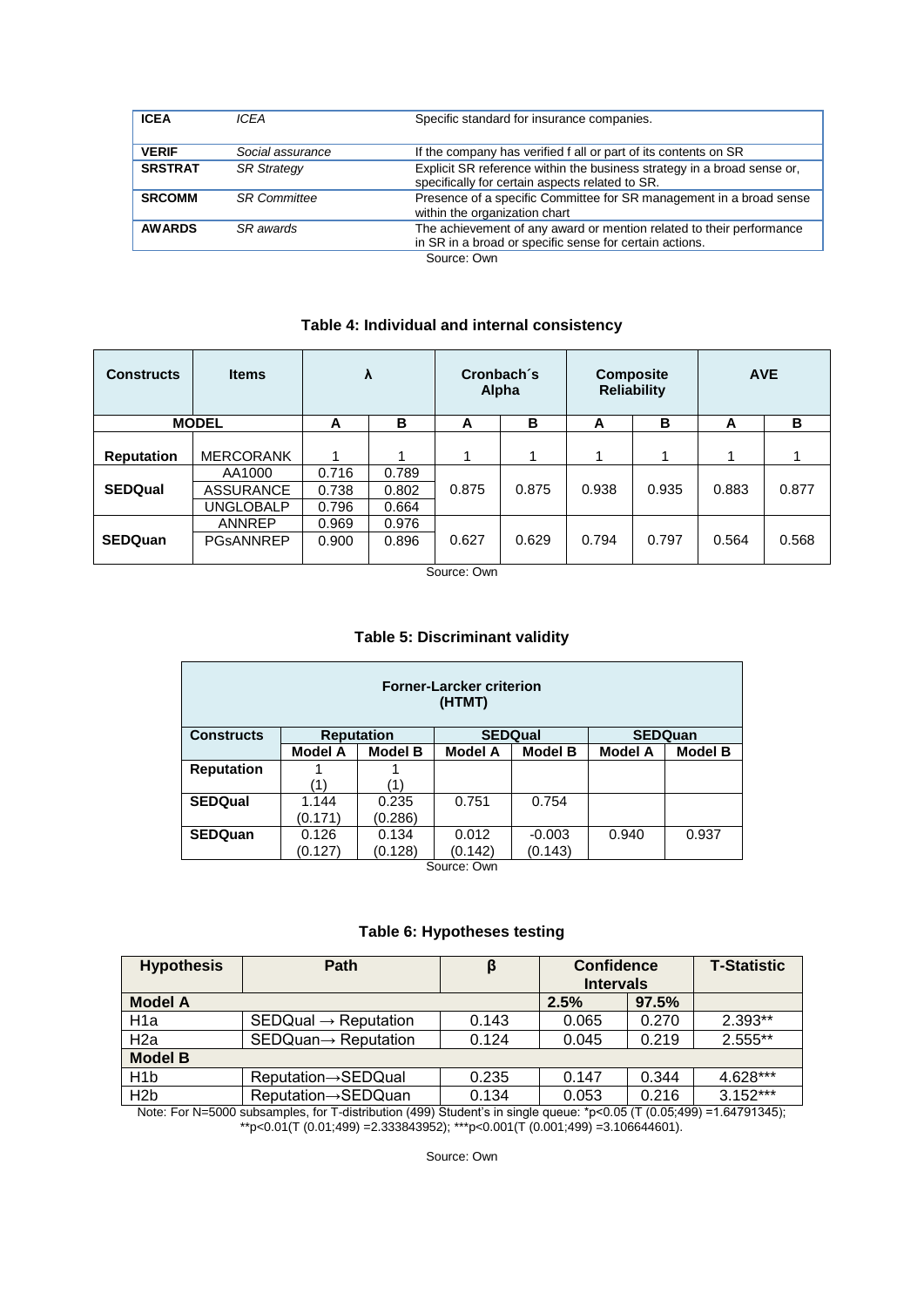#### **FIGURES**









Source: [file:///D:/Documents%20and%20Settings/Paqui/Mis%20documentos/Downloads/resultados-merco](file:///D:/Documents%20and%20Settings/Paqui/Mis%20documentos/Downloads/resultados-merco-empresas-es-2016%20(1).pdf)[empresas-es-2016%20\(1\).pdf](file:///D:/Documents%20and%20Settings/Paqui/Mis%20documentos/Downloads/resultados-merco-empresas-es-2016%20(1).pdf) (Accessed November 2019)